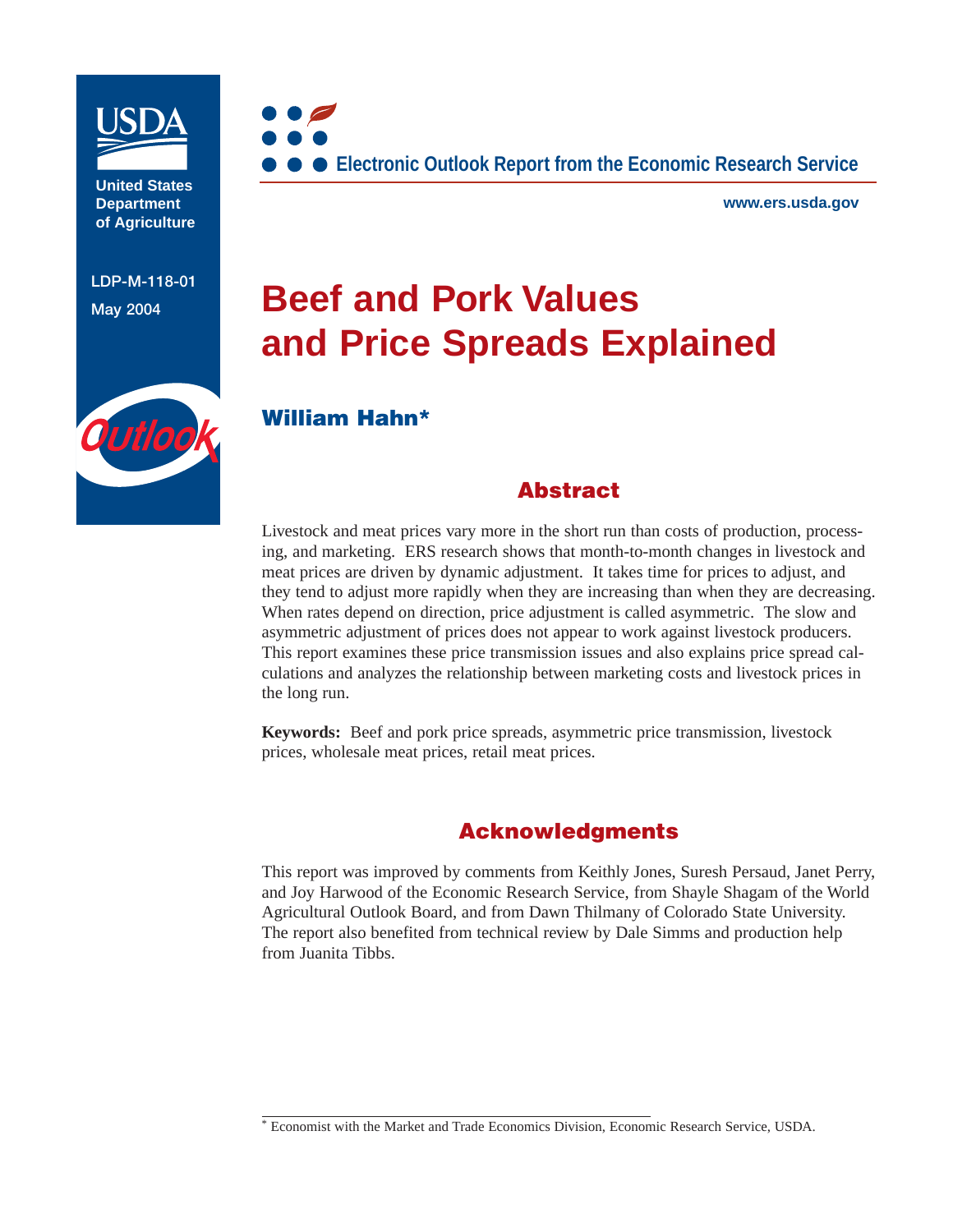# **Introduction**

This report examines a number of controversies surrounding price spreads for beef and pork. A price spread is the difference between the cost of an item at one stage of the marketing channel and a different stage. ERS collects prices at three different stages of the marketing chain for beef and pork: the farm, the packing plant (wholesale), and at the grocery store (retail). These three sets of prices are used to calculate farm, wholesale, and retail values for beef and pork. These three price levels allow the calculation of three price spreads: farm-wholesale, wholesale-retail, and farm-retail.

High and increasing price spreads often lead to controversy. Livestock producers often blame low livestock prices on high price spreads. Consumers blame high retail prices on high price spreads. Increasing price spreads can both inflate retail prices and deflate farm prices.

Sometimes analysts cite increasing amounts of valueadded as a cause of rising price spreads. Consumers shifting demand toward more value-added products will result in lower percentages of the consumer food dollar being passed on to farmers. A higher demand for value-added products and a lower farm share of the consumer food dollar will not generally lead to decreases in farm prices. Analysts who cite increasing value-added as a factor in pork and beef price spreads misunderstand how these are calculated.

Price spreads fluctuate greatly from one month to the next. These short-term fluctuations are consistent with what economists call "dynamic price adjustment." It takes time for prices to adjust to changes in economic conditions. With dynamic price adjustment, price spreads can be temporarily higher or lower than they "ought" to be. Price adjustment dynamics will tend to move prices so that price spreads go toward where they ought to be. One of the important factors that determines how farm and retail prices react to dynamic adjustment is a concept that economists call price discovery. In this case, price discovery is about which, if any, of the stages in the marketing system is most important in determining prices. In simple cases, one price reacts first and the others follow. In more complex cases, each price can simultaneously influence and be influenced by the others.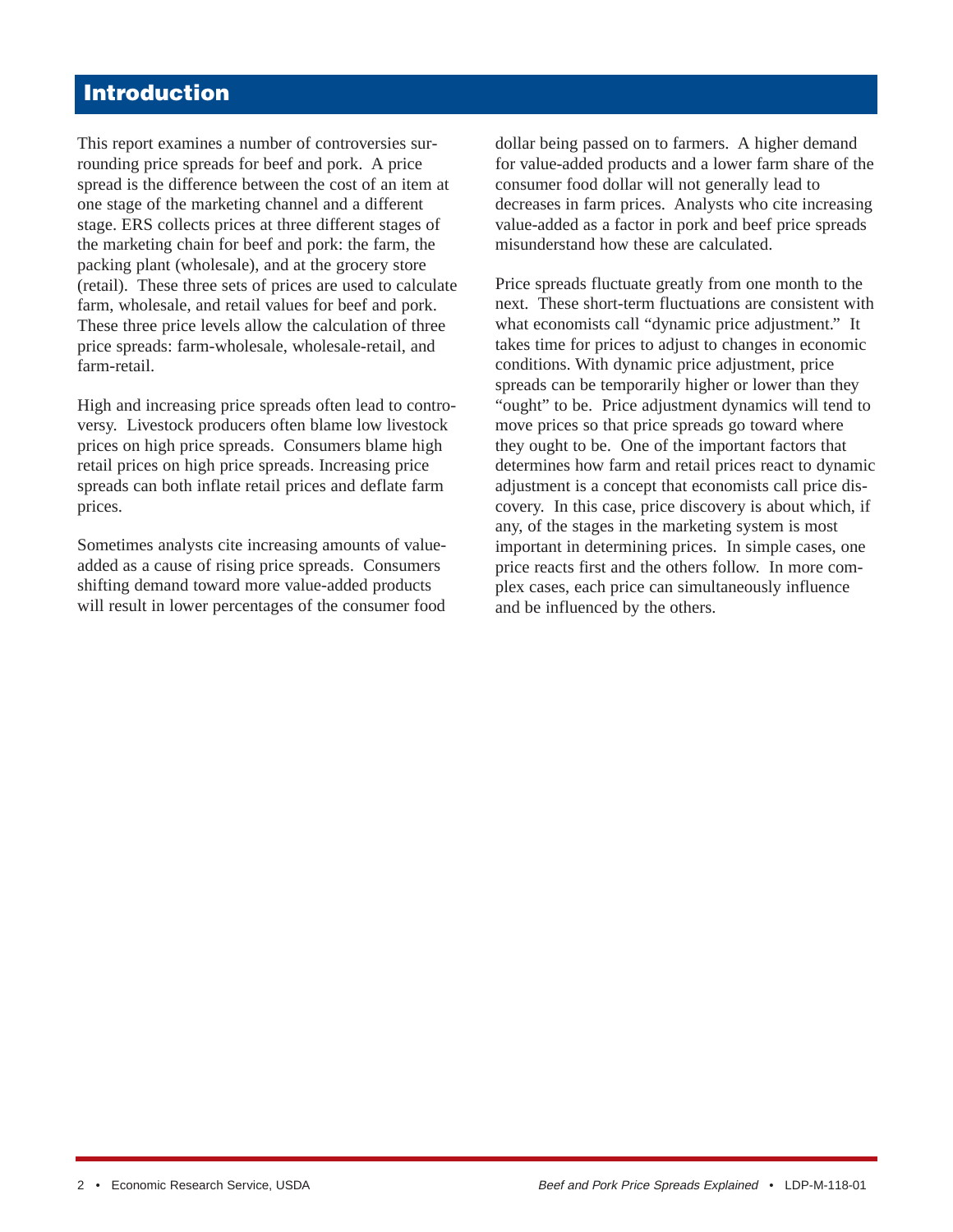The basic idea behind price spreads is simple. Consumers, for the most part, do not buy food directly from farmers. The price consumers pay for food is almost invariably higher than that received by farmers. The farm-to-retail price spread is the difference between what the consumer pays and what the farmer receives. From the consumer's point of view, the retail price is the most important. Changes in retail prices affect consumers directly. Producers are directly affected by the farm price. Why would either care about price spreads?

Producers expect two things out of a price-spreadreporting system. The first is help with marketing their products. The better their knowledge of what consumers want from meat, the better producers can meet consumer expectations. Retail prices or values are part of the information producers need to understand consumer demand. Price-spread calculations require the collection, calculation, and reporting of retail prices.

Producers also use price spreads to measure the efficiency and equity of the food marketing system. Producers are concerned about getting their fair share. Consumers are also concerned about the efficiency and equity of the food marketing system. All other things the same, consumers would prefer lower prices and producers higher prices. In mathematical terms, the price spread is the retail price minus the farm price. We can rearrange the price-spread equation and make it more useful for farmers or consumers. Consumers can view their price as the farm price plus spread. The consumer equation implies that higher price spreads cause higher retail prices. Farmers can see their price as the retail price minus spread. The farmer equation implies that higher price spreads cause lower farm prices. Price spreads can become lower if farm prices increase and/or retail prices decrease.

Turning the price-spread definition into a farm-price or retail-price equation is a mathematical exercise. In order for this exercise to correspond to something in reality, the price spread has to be something more than just the difference between the farm and retail price. It is. The price spread is the costs and profits of the marketing system that moves the farm product from the farm to the consumer and processes it to its final form.

Innovative technologies can lower costs and, consequently, price spreads.

The farm-to-wholesale and wholesale-to-retail spreads divide the total costs and profits between packers and grocery stores. Economic efficiency increases when costs and profits drop. In theory, changes in price spreads can help measure changes in the efficiency of the beef or pork marketing system. Both consumers and farmers can gain if the food marketing system becomes more efficient and price spreads drop. Lower price spreads can reflect both higher farm prices and lower consumer prices.

One of the problems with implementing a price-spread calculation is coming up with a definition for the farm and retail product. At the farm level, hogs and cattle come in a variety of sizes, ages, grades, and other factors that affect their price. Consumers also have a variety of outlets where they can buy meat, and can often buy multiple forms of this meat from the same outlet. The perfect price-spread system would calculate price spreads for all animal types and outlets, and give information on the relative importance of each of the marketing channels. The perfect price-spread system would require large amounts of data, computing resources, and human time, and consequently would be extremely expensive. The perfect price-spread system would also require data the government does not collect. For example, official statistics show only total domestic disappearance of meat, which means we do not know how much meat goes through stores and how much goes through food service, only the total going through both.

ERS provides two different "compromise" measures of meat price spreads. One compromise is to compare the "average" value of all hogs and cattle sold to the "average" value of pork or beef purchased in all forms from all outlets. The Food and Rural Economics Division of ERS calculates price spreads for meats and other foods using this method.<sup>1</sup> The major purpose of these price spreads is to calculate the farmer's share of the consumer food dollar. The consumer costs of meat are based on research that the Bureau of Labor

<sup>1</sup> See [www.ers.usda.gov/Briefing/FoodPriceSpreads/](http://www.ers.usda.gov/Briefing/FoodPriceSpreads/)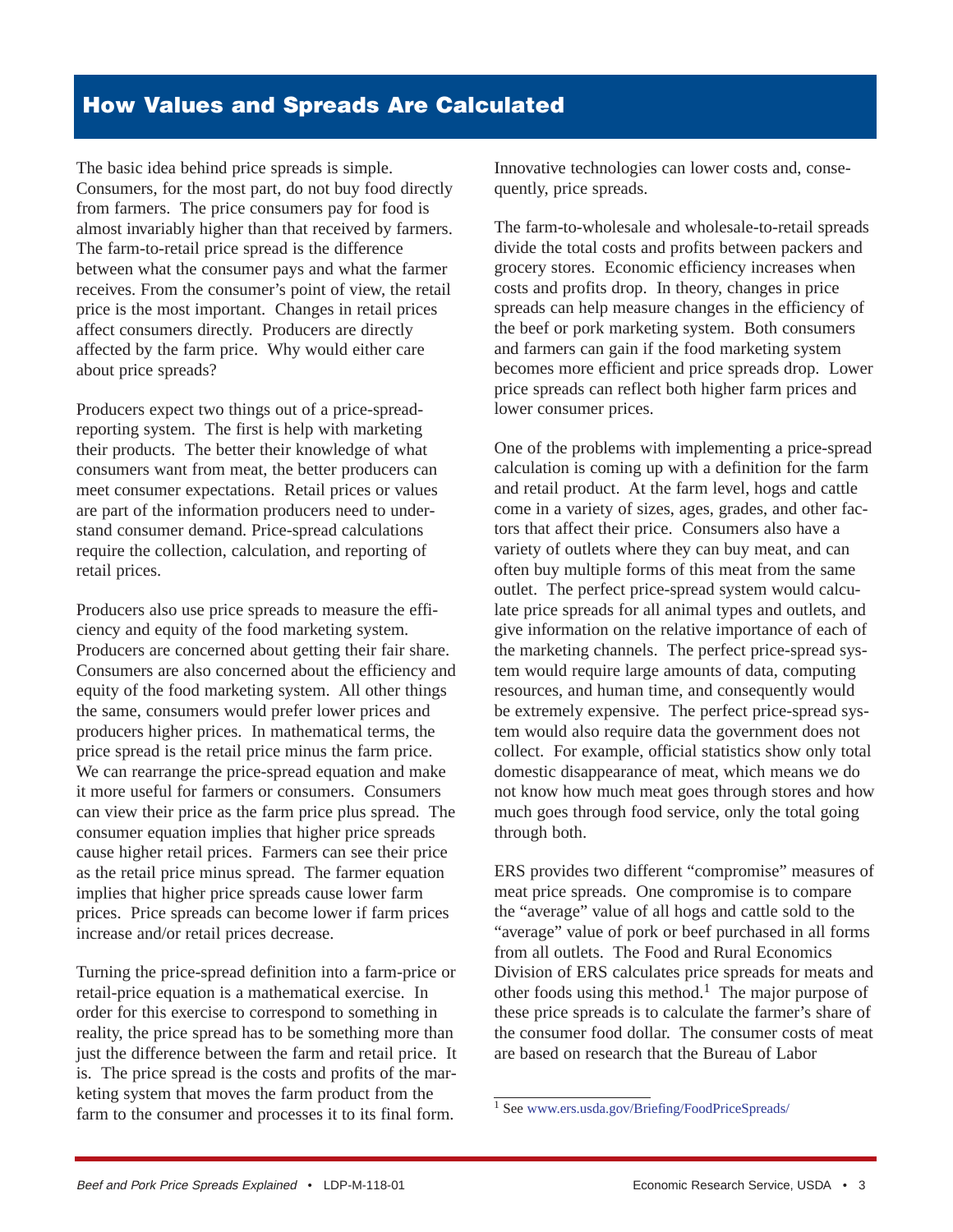Statistics (BLS) uses to calculate the Consumer Price Index (CPI). The consumer market basket is based on periodic surveys of consumer purchases. Between surveys, price spreads are calculated using the assumption that the items consumers buy do not change.

ERS's Market and Trade Economics Division, on the other hand, calculates price spreads based on a standard animal, cut up in a standard way at the packing plant, and sold in standard form through the retail store.<sup>2</sup> These price spreads are the basis of this report. Focusing on a standard animal and marketing channel reduces the amount of data that has to be collected compared with that needed to calculate an "average" spread. Spreads based on average costs of beef and pork through all outlets change when the mix of outlets changes and when the margins in each outlet change. Increasing "average" spreads can be the result of increasing costs/profits, shifts to more costly channels, or both. Focusing on a single market channel allows one to attribute changing spreads to changes in economic performance in that channel. Given that one is focusing on a single channel, it would be helpful if that channel handles a relatively large volume of meat. Grocery stores are an important channel for meat sales, which is one reason that ERS calculates its retail value based on grocery-store prices.

Producers also use retail-price information in analyzing the end demand for their livestock. Focusing on a single channel and type of animal makes the retail values more consistent over time and easier to compare. The ERS standard marketing channel is a non-specialized or generic market. Those producers that are looking into market niches could always divert their animals into this "generic" channel. The ERS retail value represents a potential minimum value for more specialized producers.

The quality of animals that producers raise, and the cutting practices at the packing plant and the grocery store, evolve over time. ERS makes occasional changes in its standard animals and standard cuts to better reflect current practices. When the standard animals or cuts are changed, ERS recalculates the previous farm, wholesale, and retail values in an effort to make the historical data consistent with the new practices. The current standard beef animal (farm) price is the five-market, weighted average for a 35-65%

Choice Steer as reported by USDA's Agricultural Marketing Service (AMS). The standard hog (farm) price is the AMS 51-52% base-lean-hog price. Some people have complained that these ERS standard animals are now substandard relative to the bulk of the market. However, the goal of this methodology is to compare price spreads for a consistent animal over time, not to compare price spreads for each period's most "representative" animal.

Wholesale values for beef and pork cuts are also published by AMS. ERS uses these wholesale values to make the wholesale composite values. The retail beef and pork cuts that ERS uses in the calculation of its retail composite prices are relatively low value-added cuts. All the beef cuts are fresh cuts sold through the meat case. The pork cuts are all fresh except for ham and bacon. Consumers purchase little fresh ham or bellies. (Bacon is cured and smoked pork bellies.) ERS changes in the standard retail value have been small. The current standard retail product has fewer bones and less fat than the standard product of the 1970s. The standard retail product has always been a relatively low-value-added mix of cuts sold through the retail meat case.

Before 1980, ERS collected data directly from cooperating retail stores. The ERS survey started with 20 chains; however, the number declined over time. The cooperators kept track of the prices of their cuts and the volume sold of those cuts, and provided ERS with sales-weighted average prices. Stores commonly change meat prices only weekly. When a store lowers the price of a cut, it will likely sell more of it. The sales-weighted price of an item was usually lower than the price averaged over weeks.

High costs and loss of cooperators led to a change in ERS procedures. Since 1980, ERS has used retail prices reported by the Bureau of Labor Statistics (BLS). BLS data are collected from more outlets than the old ERS data and from a statistical sample of outlets versus self-selected cooperating stores. The selfselected stores ERS used prior to 1980 may have been different from stores in general, and this might have induced some degree of unknown bias in the retail prices. However, BLS collects only prices from stores, not sales volume on the individual cuts. It can not change the weights on its averages to reflect changes in sales volume associated with changes in retail prices.

<sup>2</sup> See [www.ers.usda.gov/briefing/foodpricespreads/meatprice](http://www.ers.usda.gov/Briefing/FoodPriceSpreads/meatpricespreads/)[spreads/](http://www.ers.usda.gov/Briefing/FoodPriceSpreads/meatpricespreads/)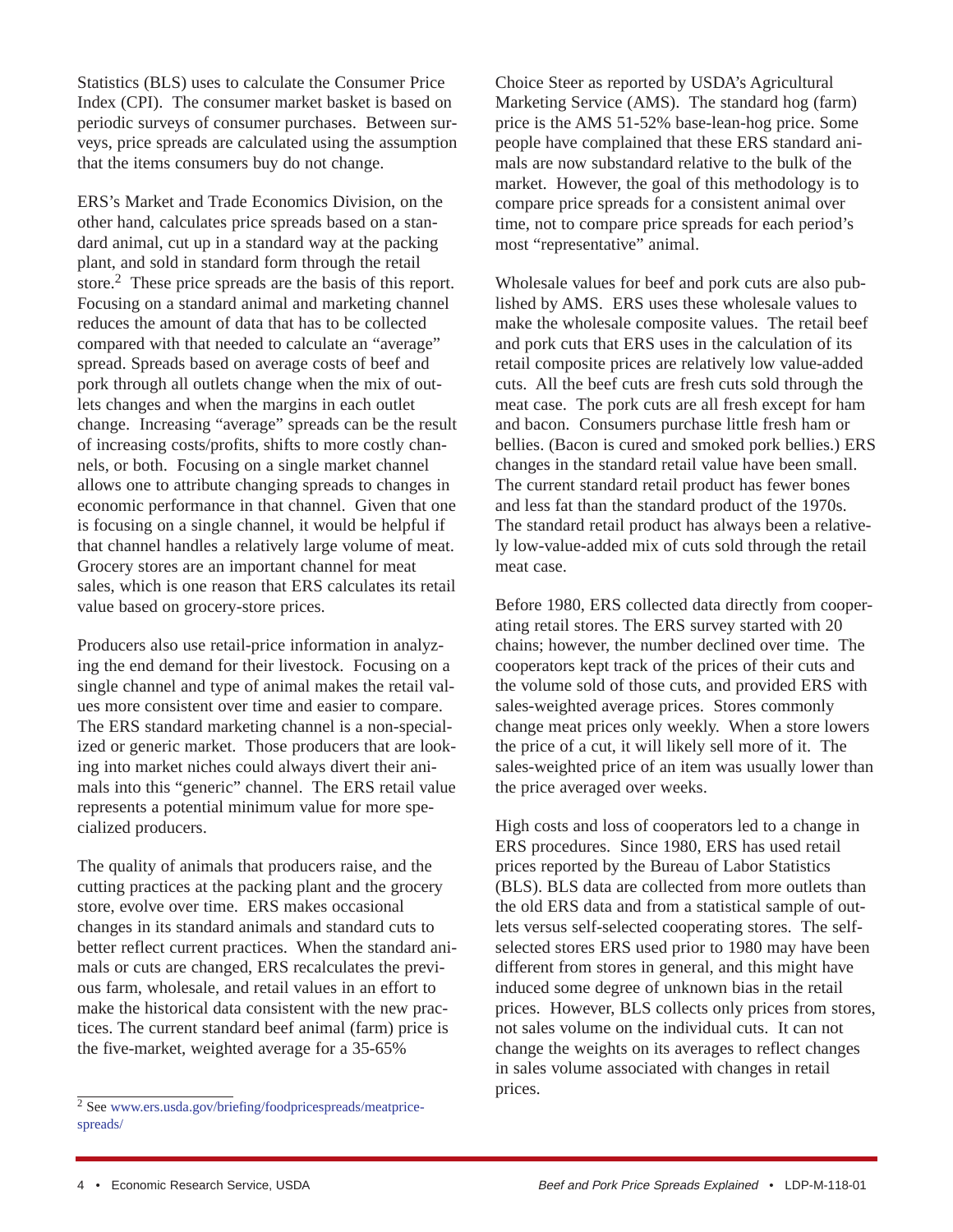This omission led to some concern that using BLS retail prices leads ERS to overstate the retail values for beef and pork. The Livestock Mandatory Reporting Act of 1999 required that USDA "compile and publish at least monthly (weekly, if practicable) information on retail prices for representative food products made from beef, pork, chicken, turkey, veal, or lamb." In response, ERS began to buy commercially available retail-scanner data, which are compiled and published on the web. These data have sales-weighted average prices for beef and pork cuts, which are generally, but not consistently, lower than BLS prices.

Grocery stores are not required to provide scanner data to ERS, so these data come from a self-selected sample of stores. These stores may have either consistently higher or lower prices than the average supermarket. As with the pre-1980 ERS data, the self-selected sample could induce some unknown bias in the reported average prices.

ERS continues to use the BLS data in calculating price spreads, also mandated in 1999's Livestock Mandatory Reporting Act. Sticking with the BLS data also makes current estimates consistent with those from the 1980s and 1990s.

The retail value used in price spread calculations is the average price per pound of all the cuts an animal produces. In other words, the retail value is the average cost per pound rebuilding the animal with meat parts only from the grocery store. Animals are not entirely meat. The further up the marketing chain an animal goes, the more weight it loses due to the removal of bone and fat trimming, hides, hair, offal, and the like. For example, a 1,000-pound steer produces 417 pounds of retail meat cuts, 110 pounds of edible fat, 38 pounds of variety meats, 80 pounds of hide, 40 pounds of blood, 175 pounds of inedible fats, and 140 pounds of liquids lost during processing (shrinkage).

To make the price comparisons easier, ERS transforms the farm and wholesale prices to a retail-weight equiv-

alent. The live animal value is the cost of the amount of live animal it takes to produce 1 pound of retail meat. The ERS conversion factors are 2.4 pounds of live, Choice steer to produce a pound of "standard" retail beef; and 1.869 pounds of 51-52 % lean hog to produce a pound of "standard" pork. Some bone and fat trimmings are removed in converting wholesale cuts to retail cuts, so wholesale prices also must be adjusted to a retail-weight basis. The ERS standard conversion is 1.14 pounds of wholesale beef per pound of retail beef, and 1.04 pounds of wholesale pork per pound of retail pork.

Table 1 shows January 2003 price spread figures for beef and pork and includes two farm values and a byproduct value. Many animal parts that are not meat (hides/skins, tallow/lard, bone meal, and edible/inedible offal) have value. ERS does not track the value of these byproducts past the packer level. Most of these products are used as intermediate inputs in the production of other goods, and tracking their contribution to the final products demanded by consumers is not feasible. Still, the byproducts have value, and this value is used to calculate the byproduct allowance and net farm values in table 1.

The total sales that an animal generates for a packer are the value of its meat and byproducts. ERS calculates the percentage of the animal's value generated by byproducts. Call that percentage "x." The byproduct allowance is "x" times the gross farm value. The net farm value is the gross farm value minus the byproduct allowance. You could also calculate the net farm value by multiplying the gross farm value by the percentage of the animal's value that is meat, 1-x. For example, in January 2003, the byproducts represented 10 percent of a steer's total wholesale value. The byproduct value for beef in January 2003 is 9 percent of the gross farm value while the net farm value is 91 percent of the gross farm value. The wholesale-to-retail spread is the difference between the wholesale value and the retail value. The farm-to-wholesale spread is the difference between the wholesale value and the net farm

|  |  | Table 1-Recent values and spreads for beef and pork |  |  |
|--|--|-----------------------------------------------------|--|--|
|  |  |                                                     |  |  |

|                |        | Values |           |            |                  |          |       | <b>Spreads</b>       |                    |
|----------------|--------|--------|-----------|------------|------------------|----------|-------|----------------------|--------------------|
| <b>Species</b> | Month  | Retail | Wholesale | Gross farm | <b>Byproduct</b> | Net farm | Total | Wholesale-<br>retail | Farm-<br>wholesale |
| <b>Beef</b>    | Jan-03 | 339.7  | 200.4     | 187.1      | 18.8             | 168.3    | 171.4 | 139.3                | 32.1               |
| Pork           | Jan-03 | 258.2  | 101.9     | 64.3       | 3.5              | 60.8     | 197.4 | 156.3                | 41.1               |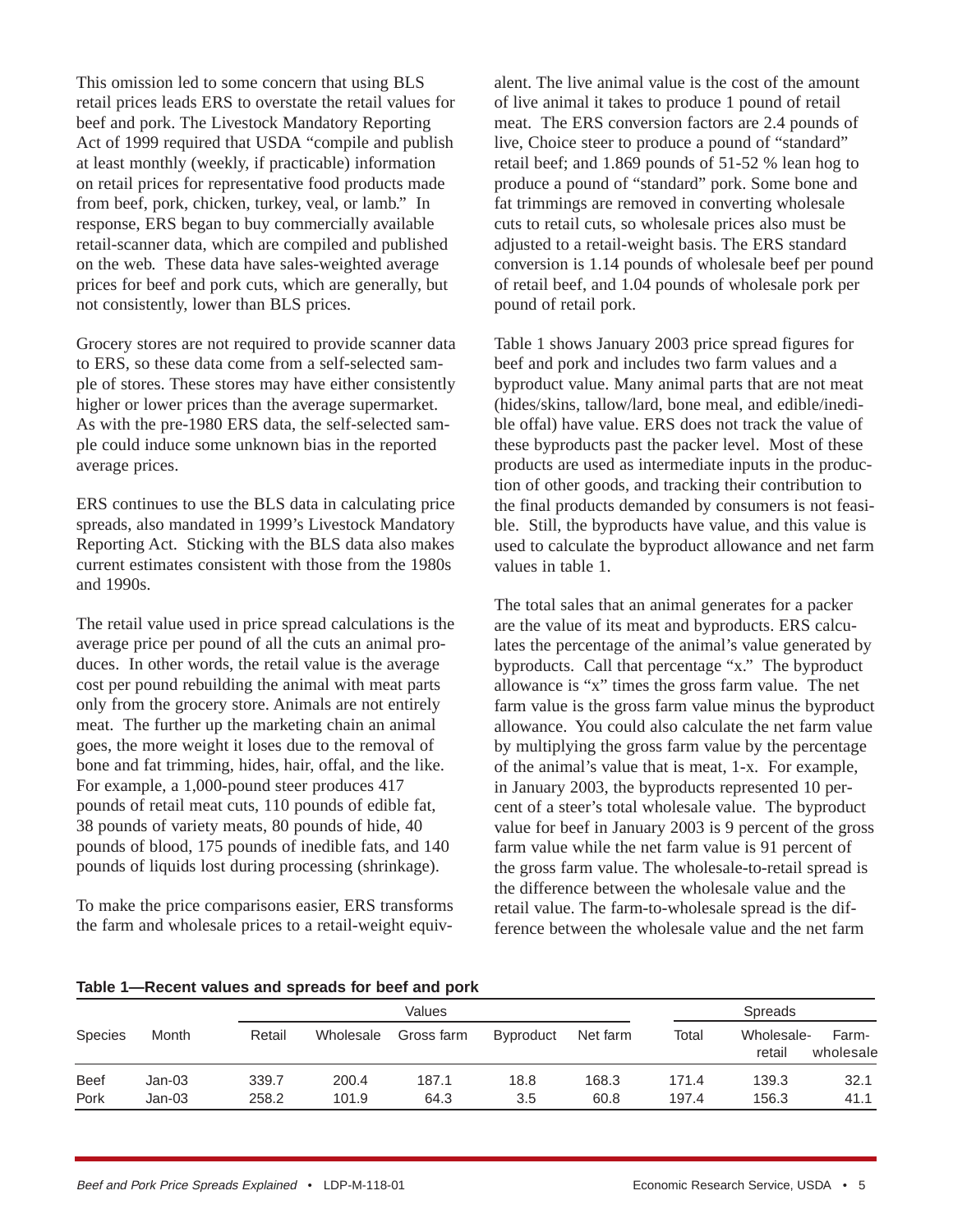value. The total spread is the sum of the farm-wholesale and wholesale-retail spreads, which can also be calculated by subtracting the net farm value from the retail value.

# *Price Spreads Versus Gross Margins*

ERS has historically stressed that it is calculating price spreads and not gross margins. Gross margins and price spreads are related, and increases in gross margins are likely to cause increases in price spreads. A gross margin is the difference between the purchase and selling price of a product. The farm-to-retail price spread is the difference between the value of an animal at the farm and its value at the grocery store. The price spread looks suspiciously like a gross margin. What makes them different?

Let us start by examining the farm-to-wholesale spread. The farm value is based on a specific type and quality of animal. The ERS standard steer or hog is not the only type of animal that packers slaughter. Each type of animal has its own value at the farm and produces a different mix of wholesale products. Every animal that a packer buys could have a different farmto-wholesale spread. In the best-case scenario, the ERS farm-to-wholesale price spread represents the average gross margin for its standard animal.

The ERS farm-to-wholesale price spread is unlikely to match average packer margins on livestock exactly. Different animals will have different gross margins. However, we expect that all the possible gross margins move together, so that increases and decreases in the farm-to-wholesale price spread closely follow packers' overall gross margins. The price spread may be higher or lower than packers' total gross margins; still, ERS price spreads and packer gross margins are likely to be highly correlated.

The relationship between grocery stores' gross margins and the wholesale-to-retail price spread is likely to be weaker than that between packers' gross margins and the farm-to-wholesale price spread. The wholesale value is the value for which a packer can sell the standard animal's meat. A packer that buys a standard animal is going to want to sell all its meat and byproducts. The retail value is the value of that animal's meat in the grocery store. However, grocery stores do not buy whole animals. They buy selected cuts of the animal. There is no government data on the mix of cuts that stores sell. The consensus is that grocery stores tend to sell mostly medium-priced cuts of beef and pork, while

foodservice firms tend to sell either low-priced cuts (fast food) or premium cuts. We expect that ERS wholesale-retail price spreads would likely move in the same direction as grocery store gross margins.

Some people have raised questions about the shift toward "case-ready" meats and what that implies for price-spread calculations. Stores have traditionally purchased wholesale cuts that need further processing before sale to consumers. Case-ready cuts arrive in the store ready to put directly in the meat case. The ERS wholesale pork composite is based on primal pork cuts and the wholesale beef cuts are subprimal cuts. These primal and subprimal cuts are large pieces of meat that grocery-store butchers trim, cut, and package for retail sale. Packers and other intermediaries are now trimming, cutting, and packaging large volumes of these retail cuts for sale to stores. A store that uses case-ready meat no longer has to process meat itself. Its employees simply take delivery and stock packages in the meat case. Those stores that buy case-ready meats are essentially subcontracting out their meat processing.

One may also consider the ERS wholesale-retail price spread as the packer-cuts to retail-cuts price spread. Rather than measuring the efficiency of grocery stores in turning wholesale meat into retail meat, it measures the efficiency of grocery stores and their subcontractors in turning wholesale meat into retail meat. If case-ready meat has significant cost advantages, it can lead to improved efficiency of the meat marketing system and lower wholesale-retail spreads.

Case-ready meat could grow to such an extent that it dominates the market, largely eliminating sales of primal and subprimal cuts. If this happens, ERS will have to switch its price spread methodology to a wholesale-case-ready-to-retail price spread. Something like this happened to the ERS methodology in the late 1970s. Stores used to buy beef by the half or quarter carcass. Meatpacking companies developed boxed beef in which the carcasses were broken down to (largely boneless) subprimal cuts. As boxed beef grew to dominate the market, the ERS standard wholesale beef switched from a carcass to a mix of boxedbeef cuts.

ERS's retail values are often used by industry analysts to measure the value of beef and pork to consumers. For example, analysts sometimes multiply the total amount of pork consumed by the pork value, and call that figure "expenditures on pork." The ERS retail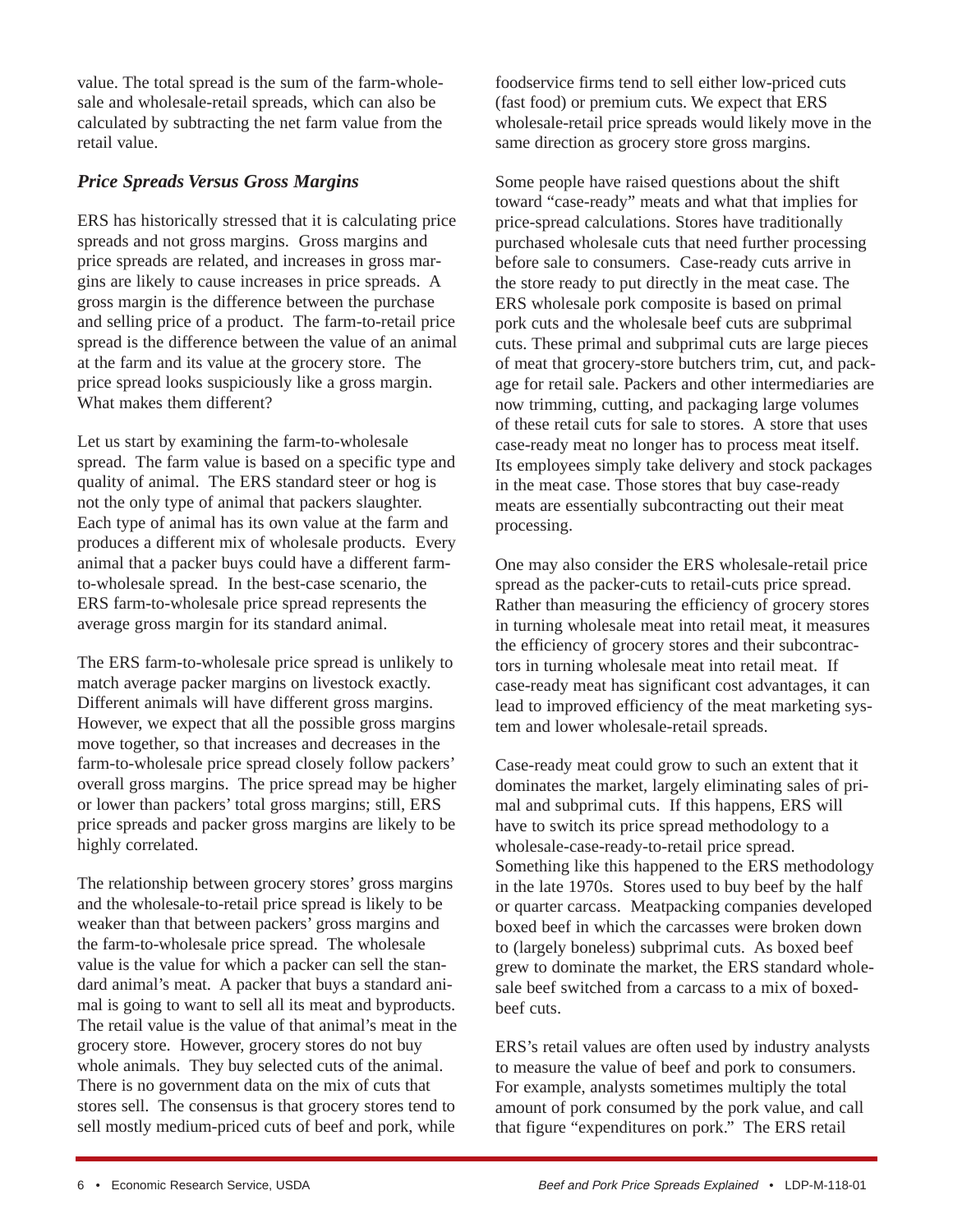value (and the BLS cut-prices underlying it) are based on retail market prices. Not all meat is bought through grocery stores; meat bought in food service is generally more expensive than the same cut bought at retail. In addition, the ERS retail value does not include the value-added meat products that stores sell. The ERS retail value does not include cooked and processed meats sold through the service deli or the meat included in processed foods. Multiplying ERS retail values by consumption will understate total consumer expenditures on meat.

While the ERS retail composite is a poor measure of the price that consumers pay for beef in general, is it a good measure of what consumers pay for beef in the grocery store meat case? Probably not. As noted above, the ERS composites are based on the value of the whole animal at the store. If stores buy relatively more of the expensive parts of the animal, the ERS composite will understate what consumers pay at grocery stores. If stores buy more of the relatively cheap

parts of the animal, then the ERS composite will overstate what consumers pay. It is generally believed that grocery stores sell relatively more of the lower-priced cuts. Further, in the case of beef, the standard animal—the Choice, Yield Grade 2-3 steer—is a higher quality animal. Select or ungraded beef cuts generally sell for less than Choice.

One reason that analysts use ERS retail values as a measure of "price" is to help separate the value of the meat from the other ingredients and services embedded in value-added products and food service. Most value-added and foodservice items are a mix of meat and other foods. For example, eating a hamburger increases one's beef consumption, as well as bread and condiment consumption. One way of valuing the hamburger's ingredients to a consumer is to use the retail cost of the ingredients. The service value is the difference between the ingredient costs and total price of the hamburger.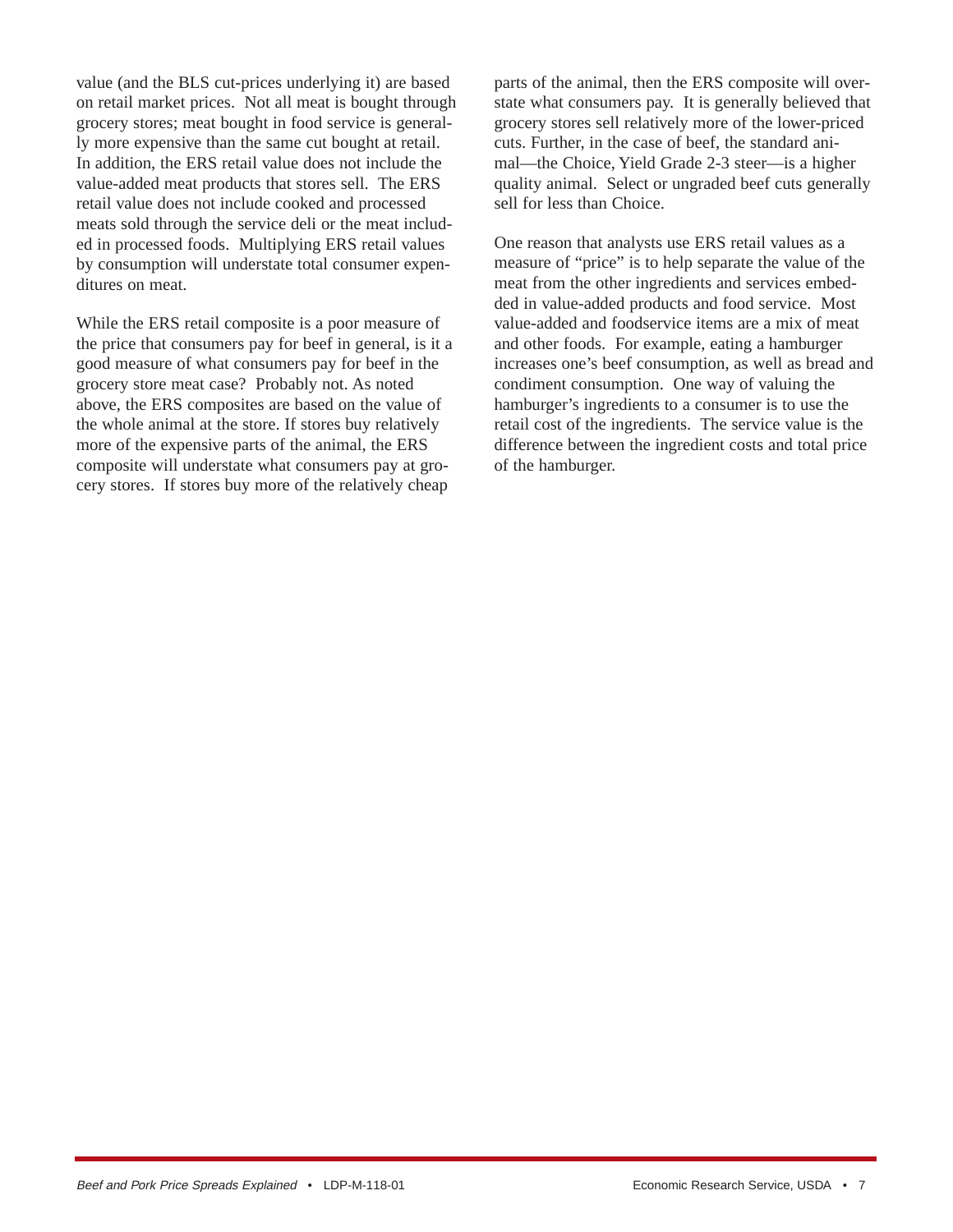# **Price Spreads or Gross Margins in Theory**

The demand for livestock is derived from the demand for meat. Knowing retail prices and price spreads from farm to retail gives us a clearer picture of what factors drive the demand for livestock. Economists use price spreads as a measure of gross margins, or at the very least, an indicator of trends in gross margins. The following discussion assumes that price spreads and gross margins are the same thing. As noted above, gross margins and price spreads are not in fact the same thing, but they are likely to be related. Gross margins represent the profits and costs of the food marketing system. Increasing economic efficiency leads to lower gross margins, by either lowering costs or reducing profits. Since high gross margins imply high price spreads, for the purpose of theory, it makes little difference whether spreads are gross margins or indicators of gross margins. The following discussion is nontechnical. Technical proofs are in the Appendix.

The discussion of how margins affect livestock and meat prices is based on the economic concept of derived demand. In economics, "demand" usually refers to the relationship between what consumers want to buy, their incomes, and the prices they have to pay. Livestock and wholesale meat are used to make consumer products. The demand for livestock and meat is derived from the consumer demand for meat and meat products.

No discussion of economic theory is complete without assumptions. One assumption is that the technology of transforming livestock into meat has a very simple form, the form inherent in ERS price spread procedures. ERS price spread procedures are based on the assumption that there is a fixed yield of meat from each kind of animal. We also assume that the longrun price spread is independent of the volume of livestock processed. If we keep the assumption of fixed proportions, then derived demand and price spreads are intimately related. Under these assumptions, the price of livestock is the price of meat minus the price spread. Higher price spreads translate into lower prices for livestock.

How much does an increase in gross margins decrease livestock prices? It is hard to say. Two factors make measuring this effect difficult. The first is producers' supply response. Higher margins would tend to

decrease livestock prices. Lower livestock prices discourage livestock production. Lower livestock and meat production leads to higher prices to consumers. The longrun effect of higher marketing margins is less production (than there would be with lower margins) and some combination of lower farm prices and higher retail prices.

The second complicating factor is that ERS price spreads are farm-to-supermarket price spreads. The supermarket is just one of the outlets for beef and pork. If supermarkets were the only outlets for beef or pork, then a 1-cent rise in margins would translate to a 1-cent decline in the derived demand for livestock. From that point, the supply adjustments begin to affect the market. However, because there are other outlets for beef and pork, particularly food service and export, a 1-cent increase in spread will translate to a less-than-1-cent decrease in the retail-weight derived demand for livestock. Higher price spreads from wholesale to the supermarket will raise supermarket prices. Higher supermarket prices mean less demand for meat from supermarkets and make other outlets more competitive for the consumer's food dollar. A 1-cent increase in the wholesale-to-retail spread will decrease derived demand for livestock by less than 1 cent.

One of the problems caused by focusing only on farmto-retail spreads for meat is that it ignores the other sources of derived demand. In theory, we should keep track of all the sources of derived demand. Official government statistics allow us to estimate exports. U.S. Government measures of domestic meat demand track the meat that leaves meatpackers and warehouses for domestic consumers but do not account for the type of outlet that buys it.

The effect of an increase in the farm-to-retail spread on the farm price is larger when grocery stores have a larger share of total meat markets. Over time, export and foodservice markets have become more important outlets for U.S. beef and pork. Wholesale-to-retail price spreads probably have less effect on longrun livestock prices than they did in the past. On the other hand, packing plants are by far the largest users of slaughter animals, the other major use of slaughter animals being the export market. A 1-cent increase in the farm-to-wholesale spread is likely to translate into a 1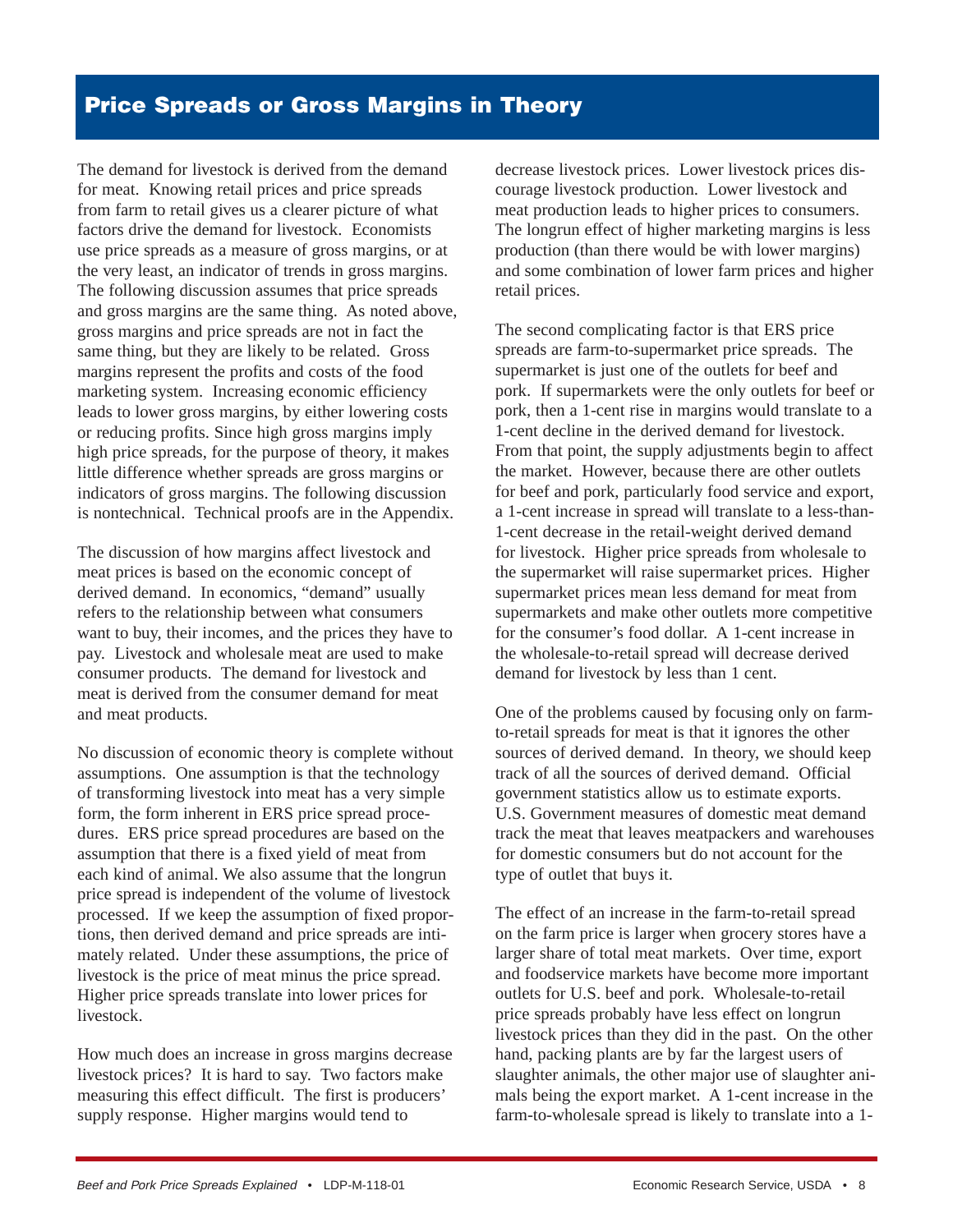cent decline (or something very close to that) in the derived demand for livestock.

The theoretical effects of the wholesale-retail margin on the derived demand for livestock are also based on the assumption that only the wholesale-retail margin changes—and the margins in the other parts of the marketing channel do not. One can discuss this case in theory; in real life, it is, however, extremely unlikely that only the grocery store margin would change and the others not. For instance, grocery stores and restaurants may be buying some of the same nonmeat inputs. Increases in the costs of common inputs will increase costs in all the marketing channels, so that higher grocery store margins would be associated with higher margins in the rest of the marketing channel. Inflation generally raises the cost of all items, so that inflation-driven increases in wholesale-retail gross margins might be associated with inflation-driven increases in other outlets' margins. If a 1-cent increase in the grocery channel's margin implies a 1-cent increase in all the other marketing channels' margins, then derived demand will decline by 1 cent. If a 1-cent increase in the grocery store margin implies different increases in the other channels, then derived demand could drop by more or less than 1 cent.

What effect has the growth of the foodservice and export markets had on the derived demand for livestock? As these outlets become more important, their gross margins have a larger effect on the livestock price. Consumers shifting their meat consumption from retail stores, a lower-margin source, to food service, a higher-margin source, may or may not depress livestock prices. Cattle or hog prices will be depressed if consumers buy less beef and pork when they replace at-home food preparation with away-from-home foods. If they increase meat consumption as they shift toward food service, derived demand for livestock—and livestock prices—will increase.

Price spreads are highly volatile, varying greatly month to month. This volatility is difficult to reconcile with the derived demand and livestock supply explanation for price interactions. Therefore, economists explain this volatility with price adjustment dynamics, wherein it takes time for prices to adjust to changes in the market. If prices at different parts of the market adjust at different rates, then price spreads will be volatile.

In a market with dynamic adjustment, price spreads can be temporarily either too high or too low. Suppose that current price spreads are too high. Adjustment dynamics will tend to move prices to narrow the price spreads. Price spreads narrow if farm prices rise or retail prices fall. High price spreads now may actually be a leading indicator that farm prices are likely to increase in the near term.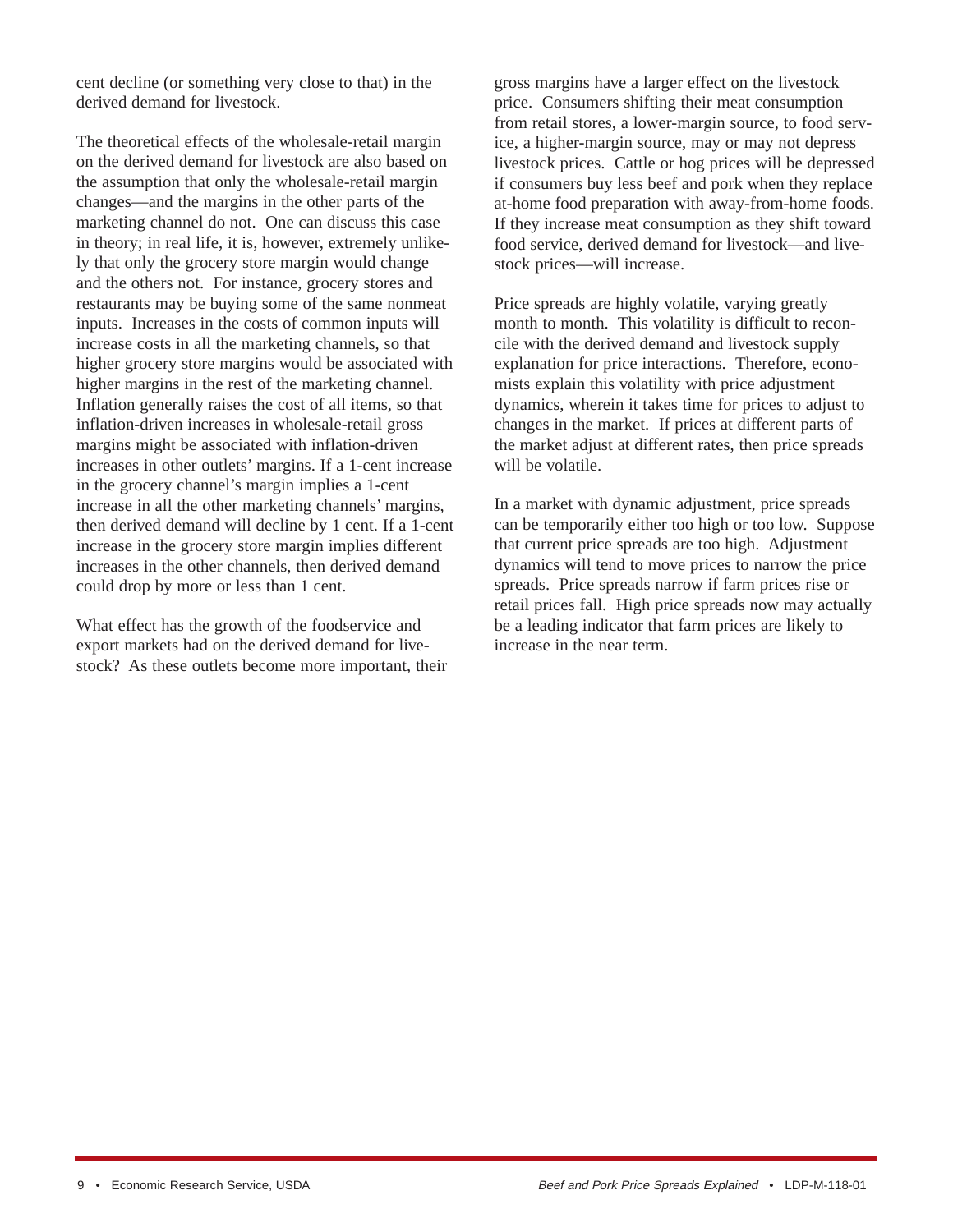# **What Do 30-Plus Years of Beef and Pork Values and Spreads Say About the Market?**

Figures 1 and 2 show monthly gross farm, wholesale, and retail values for beef and pork. All the values for all the meats fluctuate from month to month, but the general trend in nominal prices has been upward. While ERS price spreads are meant to capture the value of a "standard" animal over time, inflation makes comparing 1970s values with more current ones difficult. The animals remain more or less the same, but the value of money changes. Figures 3 and 4 show the same set of values corrected for inflation using the Consumer Price Index, or CPI. The general trend after correcting for inflation is downward. The prices that consumers pay for beef and pork have increased less rapidly than inflation. In other words, the real cost of beef and pork is declining. Economists assume that this downward trend in real prices over the long run shows that the beef and pork production/marketing systems are becoming more efficient.

What do price spreads show about changes in the efficiency of the packer and retail segments of the meat marketing system? Figures 5-8 show the price spreads for beef and pork before and after correcting for inflation. The general trends in the noncorrected price spreads are the same for beef and pork. The total spreads and the wholesale-retail spreads are increasing

#### Figure 1

#### **Beef values**



Cents per pound, retail weights

over time. The farm-to-wholesale spreads fluctuate, with a slight upward trend. Because noncorrected farm-to-wholesale spreads have shown small growth, the inflation-corrected farm-to-wholesale spreads trended downward until the mid-1990s. After that time, both farm-to-wholesale price spreads have trended upward. The wholesale-to-retail spreads for both beef and pork have trended upward, even after correcting for inflation. The declines in the inflationcorrected farm-to-wholesale spreads largely offset the increase in the wholesale-to-retail spreads. Therefore, the total price spreads show a weak upward trend when corrected for inflation.

The discussion to this point has focused on the meat marketing system. Much of the decline (relative to inflation) in livestock and meat prices has been driven by technology changes in agricultural production. Research shows that U.S. livestock farms have become increasingly productive over time (Ahearn et al.; Gale and Kilkenny; USDA-NASS). This increasing productivity explains part of the longrun decline in inflationadjusted livestock prices. Producers are willing and

#### Figure 2

#### **Pork values**

Cents per pound, retail weights

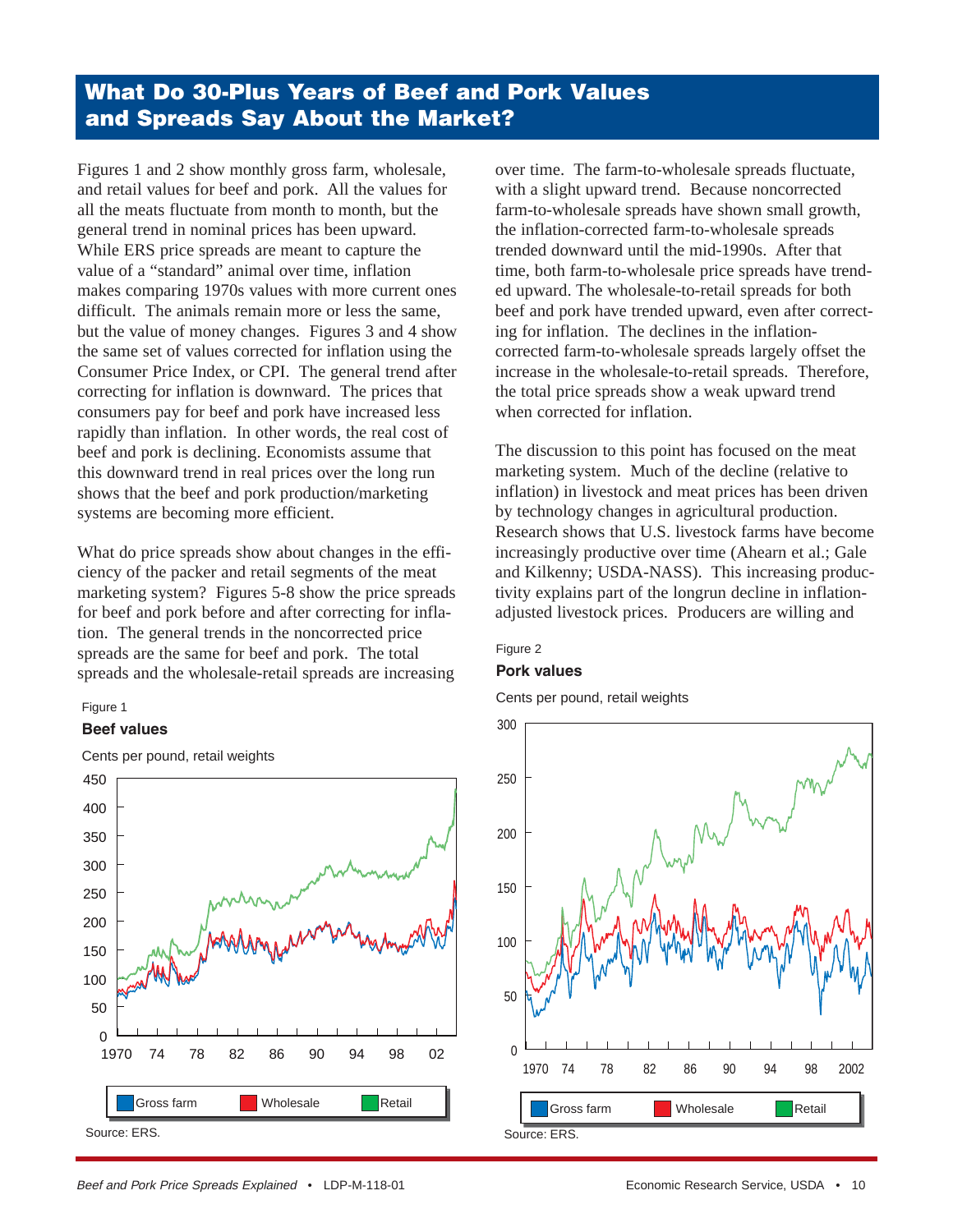### **Beef values deflated by the CPI** Figure 3





Source: ERS. Source: ERS.

#### Figure 5

#### **Beef price spreads**

Cents per retail pound



#### Figure 4

### **Pork values deflated by the CPI**

Cents per pound, retail weight



#### Figure 6

#### **Pork price spreads**

Cents per retail pound

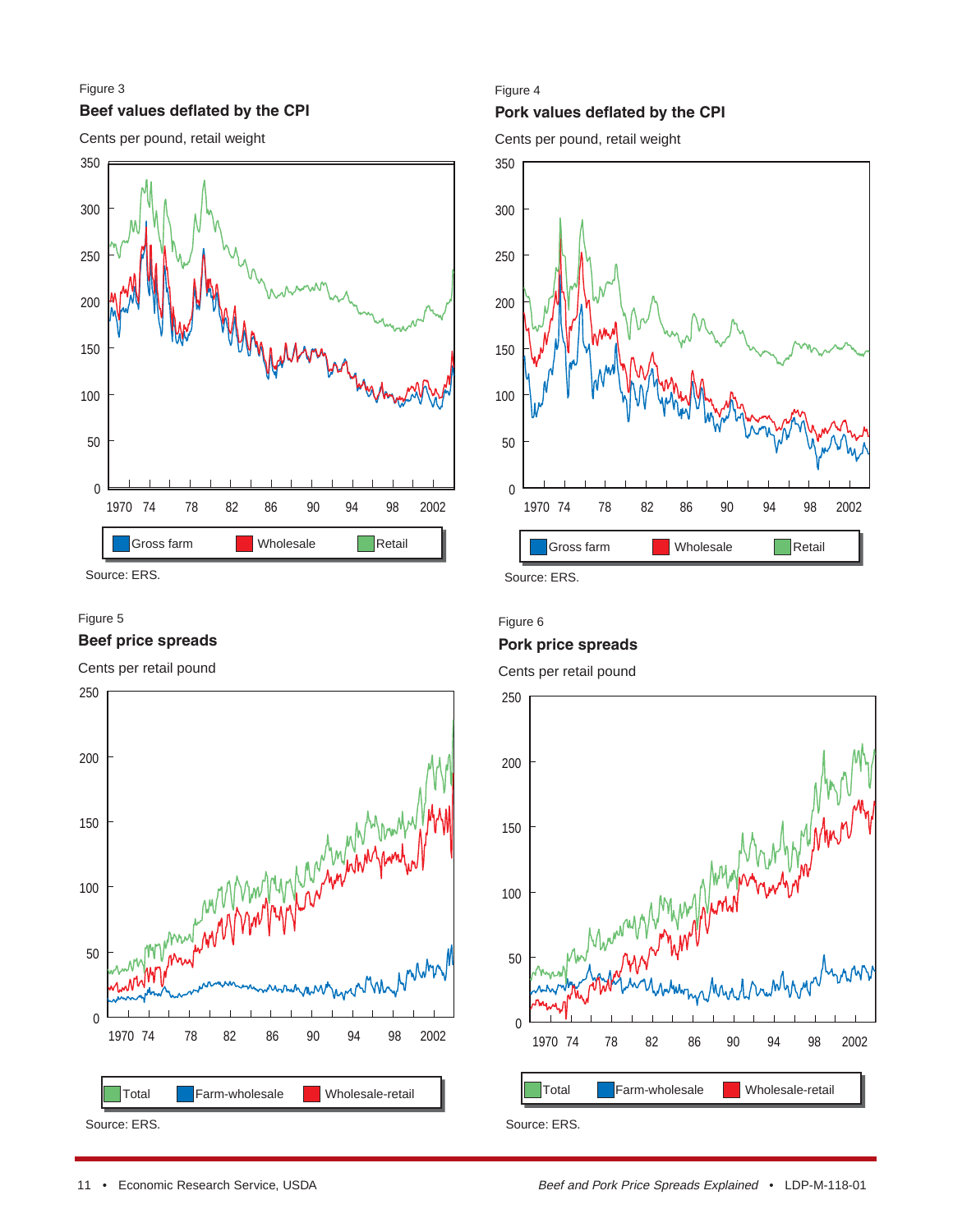



able to supply more animals at lower prices. Economic studies of the meatpacking industry also demonstrate increasing productivity, which is consistent with the longrun decline in farm-to-wholesale spreads. Lower livestock prices and lower packing costs have led to lower wholesale prices. While there are no studies published on meat department productivity, there is evidence of declining productivity in grocery stores' overall operations (*Fortune Magazine;*, Harris et al.; Food Marketing Institute; U.S. Department of Labor, Bureau of Labor Statistics). A decline in productivity would lead to an increase in gross margins. As productivity declines, grocery stores would use more labor and materials to process wholesale beef and pork into retail beef and pork. The increasing costs of processing meat will generally lead to increasing gross margins between the wholesale and retail value of meats.

Some of the measured decline in grocery store productivity is likely a shift in product composition. Grocery store productivity is measured by comparing labor hours and sales. Grocery stores have switched their product mix over time toward more food service. Part of the apparent decline in total store productivity is likely due to the increasing levels of food service. The





new product mix requires more labor, which would lead to lower productivity measures for the store as a whole—regardless of the actual productivity of individual departments. Wholesale-retail spreads for beef and pork have increased more rapidly than inflation. This kind of increase is consistent with declining productivity of grocery store meat departments.

Grocery stores seem to be selling more boneless, closely trimmed, and value-added meat cuts and people have often cited this as a cause of increasing wholesale-retail price spreads. However, this explanation is not consistent with BLS procedures and ERS calculations. ERS's retail beef and pork composites have been adjusted to reflect the shift to more closely trimmed and boneless products. Past retail values were adjusted to make them consistent with current cutting practices. The BLS collects consistent products over time. ERS takes the value of these cuts and calculates retail composites. Although value-added cuts may be increasingly important to stores and consumers, ERS composites are based on a fixed mix of (relatively) low-value-added cuts. One goal of the ERS retail price calculation procedure is to give producers an estimate of the end-use value of their livestock that is consistent over time. The estimated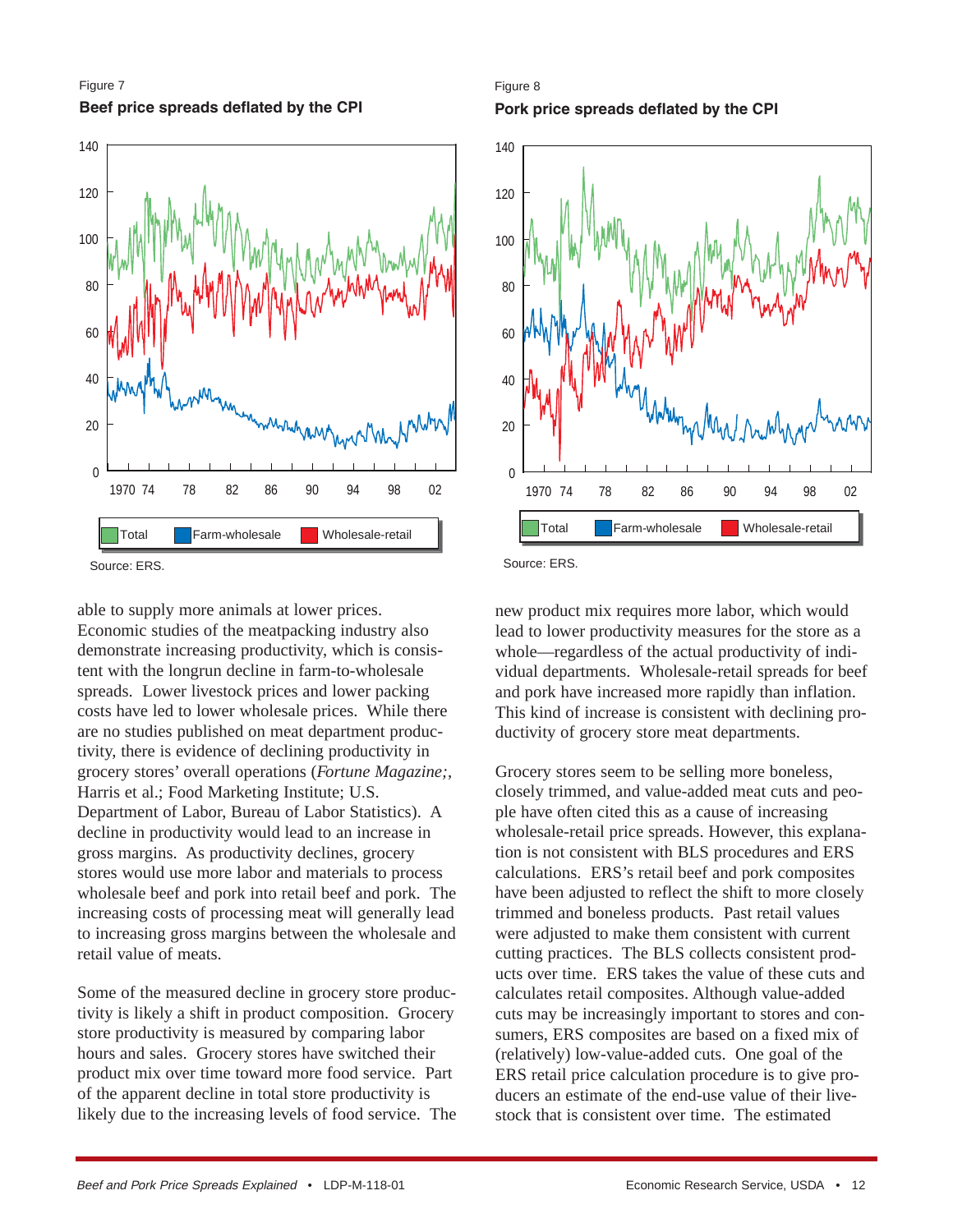wholesale-retail spreads for beef and pork have been increasing over time. If these spreads included the shift to more value-added products, their increase would be even greater.

A large part of the decline in real livestock prices has been driven by increasing efficiency on the supply side. On the derived-demand side, the decline in the real farm-to-wholesale price spread has increased the derived demand for hogs and cattle, resulting in higher

livestock prices. The increase in livestock demand caused by more efficient meatpacking has been offset by the increase in the real wholesale-to-retail spread. But again, the retail meat case is only part of the total demand for meat. Total, inflation-corrected price spreads have increased since the 1970s. If grocery stores were the only outlet for meat, then the increases in wholesale-retail spreads would have more than offset the increased efficiency of the packing sector.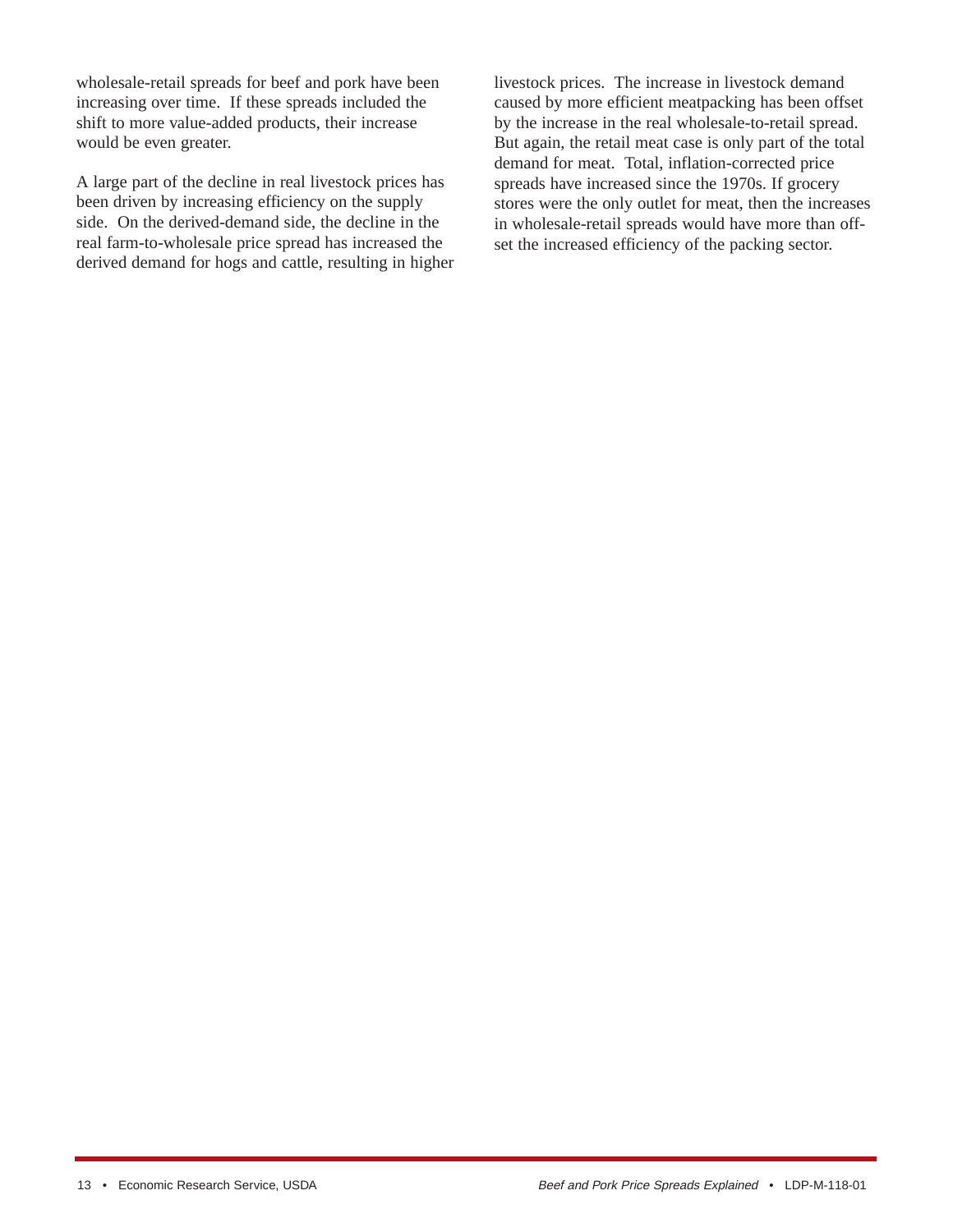# **Price Spreads and Price Dynamics**

Prices and price spreads fluctuate a great deal from month to month. In the derived-demand view of price and price spread interaction, these fluctuations in price spreads might imply wide swings in the cost of meat processing. These frequent, extreme changes in meat processing costs are not plausible. Economists frequently use "dynamic adjustment" to explain price and price spread behavior.

The following results are based on statistical models of dynamic price adjustment. Economists often use supply and demand interactions to analyze how prices and quantities are set. The statistical models used here focus only on price setting behavior in pork and beef markets. The models measure how quantities affect prices in the short run, without measuring how prices affect quantities. Beef and pork prices are analyzed separately. The statistical analysis is based on a "partial-adjustment model." The idea of partial adjustment actually encompasses the range from "no adjustment" to "complete adjustment." In practice, the noadjustment model assumes that this month's prices (and price spreads) are basically last month's. Under partial adjustment, prices this month are somewhere between the no-adjustment prices and the full-adjustment prices.

Sometimes, partial-adjustment models work out to be "overreacting" models. Rather than ending up somewhere between the no-adjustment and full-adjustment values, prices may overshoot their full-adjustment values. Another way of looking at these types of models is to consider last month's price as where the price "was," and this month's full-adjustment value as where the price "ought to be." Adjustment dynamics look at how prices react to the difference between where they were and where they "ought to be."

The models are similar to those estimated previously by ERS researchers (Hahn, 1989, 1990; Mathews et al, 1999) with some new features. Details on the statistical models are in the Appendix. These models have asymmetric price dynamics built into them. The asymmetric part of the model allows prices to adjust at different rates depending on whether they are increasing or decreasing. (A price's adjustment rate can also depend on the directions of the other prices.)

The no-adjustment case is defined as this month's prices being last month's prices. We have yet to define the complete- (or full-) adjustment case. One of the reasons that prices fluctuate so much from month to month is that livestock and meat supplies fluctuate month to month. The complete-adjustment case is that set of prices and spreads that fully reflects changes in livestock supplies and other factors. This definition of "complete-adjustment values" is vague. However, when estimating a partial-adjustment model, one has to measure (directly or indirectly) the complete-adjustment values for each period in the data. The complete adjustment values depend on pork and beef production, the month of the year, and trends. As all these variables change from month to month, completeadjustment values also change. (See the Appendix for technical details.)

It is common for increases in livestock supply to be followed by decreases in supply. With partial adjustment to supply and demand shocks, prices can be more stable than they would be under complete adjustment. If prices at different levels adjust at different rates, partial adjustment can make price spreads more volatile even while making prices less volatile.

ERS calculates gross-farm, byproduct, wholesale, and retail values. From these, ERS calculates another four numbers: the net farm value and three price spreads (farm-wholesale, wholesale-retail, and farm-retail). The asymmetric adjustment models are estimated using the first four sets of variables. We need four sets of complete-adjustment values to complete the model. Algebra enables any four of the eight price spread statistics to determine the rest. The statistical models estimate the complete-adjustment values of the wholesale value, byproduct value, farm-to-wholesale spread, and wholesale-to-retail spread.

The full-adjustment wholesale and byproduct values were made functions of, among other things, pork and beef production. Month-to-month changes in production can make the full-adjustment values volatile. The full-adjustment price spreads were made smooth functions of time. (The month-to-month changes in the full-adjustment price spreads are small.) Dynamic adjustment is partly self-generating. Differential rates of adjustment can mean that this month's price spreads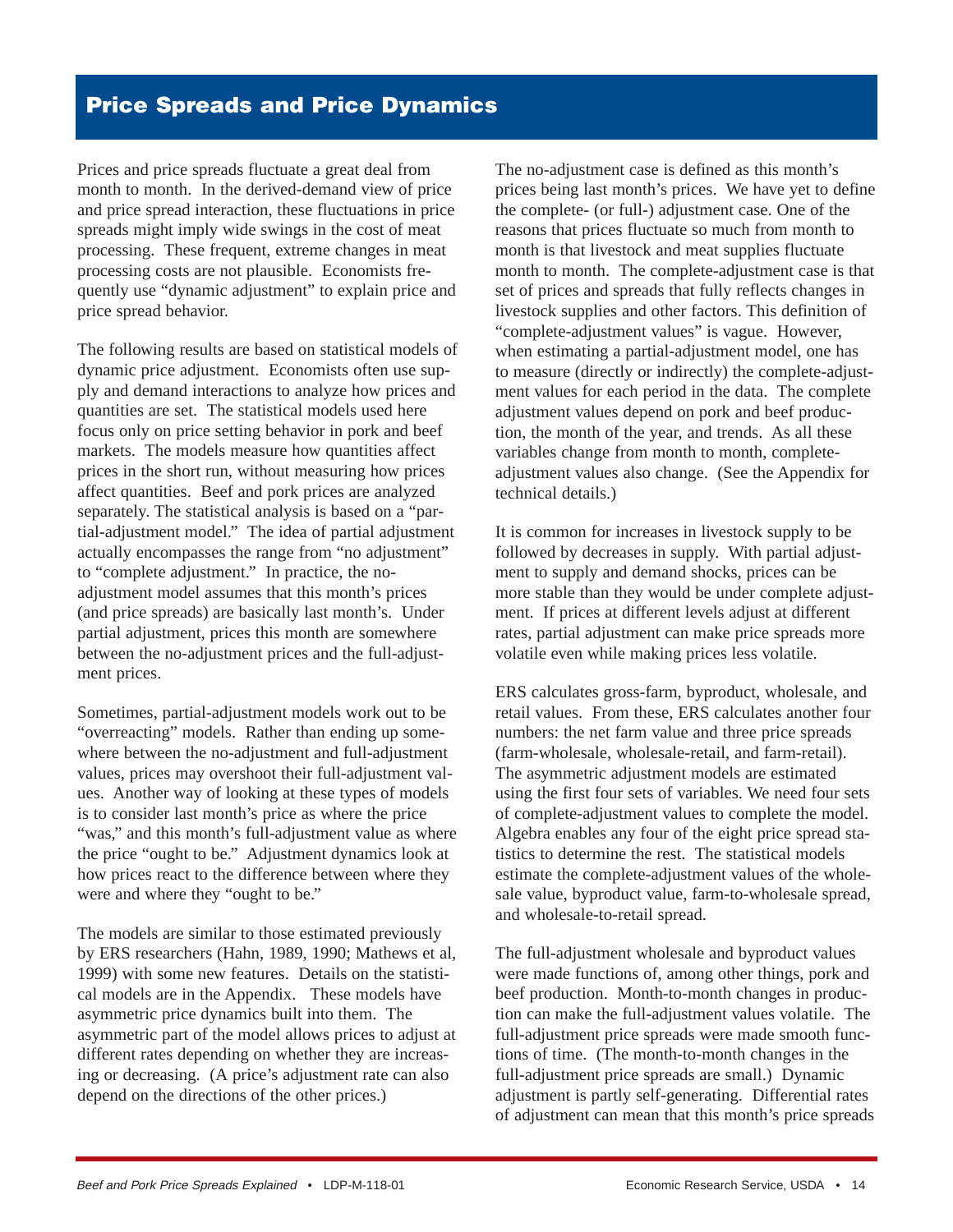are quite different from their full-adjustment values. The actual price spread can be either above or below its full-adjustment value. This month's actual price spread is next month's no-adjustment price spread. Part of next month's dynamic adjustment will be an attempt to narrow the gap between this month's price spread and next month's full-adjustment value. Narrowing price spreads might require increases in the farm price. A higher-than-full-adjustment price spread this month might be a leading indicator that farm prices could increase next month.

Derived-demand analysis demonstrates that lowering spreads causes some combination of higher farm prices and lower retail prices. In the short run, the opposite can happen: low price spreads can lead to higher retail prices and/or lower farm prices. In this case, the price spread is low relative to its full-adjustment value. "Low" actual price spreads can lead to widening of price spreads in later periods. Making price spreads wider means lowering farm prices, raising retail prices, or some combination of both. The difference between the long- and shortrun results is caused by dynamic price adjustment.

Two sets of analyses were performed, one using the beef data and one using the pork data. In each of these sets of analysis, statistical tests were performed. The first tests attempt to answer the questions: (1) "Do prices exhibit dynamic adjustment?" and (2) "If price adjustment is dynamic, is it asymmetric?" Prices will be dynamic if the model has partial adjustment. Price adjustment is asymmetric if the rates of adjustment depend on the direction in which prices are going. The asymmetric part of adjustment is only possible if there is partial adjustment in the first place. The complete and no-adjustment cases are both defined as symmetric.

Dynamic adjustment was tested by comparing the dynamic, asymmetric estimates to the complete adjustment estimates. The dynamic, asymmetric estimates are statistically different from the complete-adjustment ones. The asymmetry of the estimates is also statistically significant.

Statistical comparisons of partial adjustment and asymmetry depend on two factors. The first is how far the estimates are from showing either complete adjustment or asymmetry and the second is how accurately this difference is measured. This concept is easier explained using an example. Technically speaking, 99.99-percent adjustment is partial adjustment. (Full adjustment is 100-percent adjustment.) The 0.01-per-

cent difference has little practical effect on price adjustment. However, this difference will be statistically significant if it is measured accurately enough. An adjustment rate of 10 percent would make a large, practical difference, but if imprecisely measured, might not be statistically significant.

So dynamics and asymmetry are statistically significant, but do they have large effects on price adjustment? To evaluate the "practical" effects of dynamics and asymmetry, the estimated beef and pork models were simulated under the unrealistic scenario where the complete-adjustment prices and spreads were fixed for a long period. If the full-adjustment values are fixed for a long enough time, the actual prices will become the full adjustment prices. The length of time it takes prices to adjust to their full-adjustment values and the difference between adjustment times for increasing and decreasing prices show the practical effects of the estimated dynamics and asymmetry.

The model was simulated with full-adjustment values fixed for 100 months. All prices converged before the end of the 100 months. None of the prices shows immediate adjustment. However, pork prices adjust considerably faster than beef prices. In all cases for both species, price-increasing adjustment is quicker than price-decreasing adjustment. It takes 2 months for pork's gross farm value to fully adjust when it is increasing and 5 months when it is decreasing. Pork's wholesale value fully adjusts in 6 months when increasing and 10 months when decreasing, while retail adjustment takes 7 months for increases versus 12 months for decreases. Beef price adjustment takes over a year in all cases. Increases in beef's gross farm value take 18 months, while decreases take 29 months. Increases in the wholesale value take 17 months, while decreases take 29 months. Retail price increases take 21 months; decreases, 32 months.

Dynamic adjustment in prices leads to dynamic adjustment in price spreads. Price spreads can be different from their full-adjustment values. If price spreads are below the full-adjustment level (that is, too small), price-spread adjustment may lead to lower farm prices. Widening the farm-wholesale spread requires the farm price to drop or the wholesale price to rise. In the long run, wide price spreads tend to depress livestock prices. In the short run, large price spreads can be a leading indicator that livestock prices are going to rise.

It is, however, possible that livestock prices are not affected by price-spread adjustment. For example,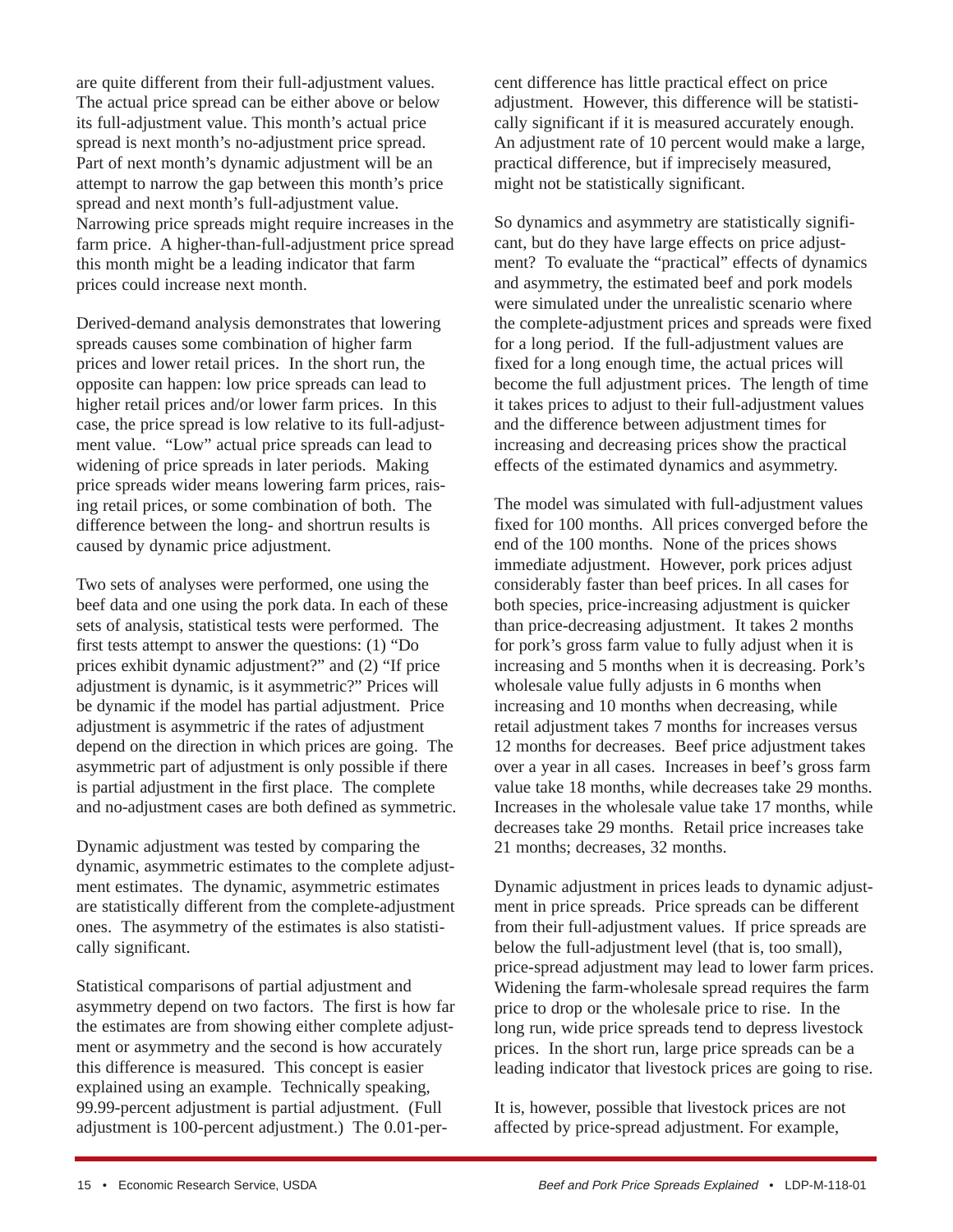economists commonly use markup models, wherein the farm price changes first. The wholesale price dynamically adjusts to the farm price and the farm-towholesale price spread. The retail price dynamically adjusts to the wholesale price and the wholesale-toretail price spread. In a markup model, the farm price does not react to dynamic-price-spread adjustment. The simulations above show that farm prices adjust more quickly than wholesale and retail prices. This type of adjustment is what you would expect to see in the markup case.

One can also build models where the wholesale or retail prices move first and the others follow. Markup models and those where retail or wholesale prices lead the others can be called "leader-follower" models. Leader-follower models imply that one level of the market is the most important center for price discovery. Leader-follower models are special cases of more general models where each price can have a role in price discovery. Each of the leader-follower models was tested against the most general case. None of the leader-follower models passed the statistical tests. Leader-follower models have a relatively simple explanation for price discovery. The fact that all these relatively simple models failed the statistical tests suggests that price discovery is more complicated. All levels of the marketing chain have a role in the discovery of meat and animal prices.

To evaluate the effects of price spread adjustment on livestock prices, simulations were run to see what effect a difference between full-adjustment and last month's price spreads does to this month's prices. Price changes caused by differences between last month's actual and this month's full-adjustment farmto-wholesale spreads affect both livestock and wholesale prices. Adjustments that narrow price spreads raise farm prices and lower wholesale prices. Farmwholesale spread widening adjustments lower farm prices and raise wholesale prices. Because of the asymmetry of price transmission, there are 16 types of adjustment to the farm-wholesale spread. We will discuss averages.

The simulations all used 1-cent differences between the actual and full-adjustment values. A 1-cent change in this case will represent full adjustment. A half-cent change is 50-percent adjustment. A 1.1-cent change represents a 10-percent overadjustment. For example, suppose that the full-adjustment farm-wholesale price spread is 1 cent below last month's price spread.

Dynamic adjustment will work to make this month's price spread lower than last month's. Beef prices tend to overadjust in the current month. The farm price will go up by 0.4 cent and the wholesale price will drop by 0.9 cent, for a total drop in the farm-wholesale spread of 1.3 cents. Pork prices show partial adjustment in the current month. If pork's target farmwholesale price spread is 1 cent below last month's price spread, then farm prices rise by 0.8 cent and wholesale prices drop by 0.1 cent.

Much of the data used by ERS to create its gross-farm, byproduct, and wholesale values is available on a daily basis from USDA's Agricultural Marketing Service. BLS retail price data for a month are published 2-3 weeks after the end of the month. Livestock interests supported the development of a retail scanner data set for meat partly because of their concern over the lag in BLS price reporting. It was generally believed that quicker reporting of retail prices might improve information flow in livestock and meat markets. Scanner data are electronic, and it was believed that they would be more quickly available than BLS data. Because of various data-delivery and processing problems, it turns out that scanner data take longer to deliver than the BLS data. However, the model estimates show that current changes in retail prices affect wholesale and farm values even though retail-price information is not publicly available. Still, it might be the case that more timely reporting of retail prices could change the pattern of price transmission and improve the flow of information through the system.

The lags and asymmetry in price transmission might be considered evidence of problems in information flow through the markets. Would improving information flow help livestock producers? A partial answer to this question might be found by seeing how speeding up price transmission affects livestock prices and producer revenues. As an extreme case, one might compare prices and revenues with actual prices to those with full adjustment.

Because prices adjust more quickly upward than downward, actual prices tend to be somewhat higher than their full-adjustment values. The farm price for cattle averages about 4 percent higher under asymmetric adjustment than it would be with complete adjustment. Hog prices average around 1 percent higher.

Price adjustment asymmetry can have different effects on revenues than it does on prices. Three producer revenue indices were created for both hogs and cattle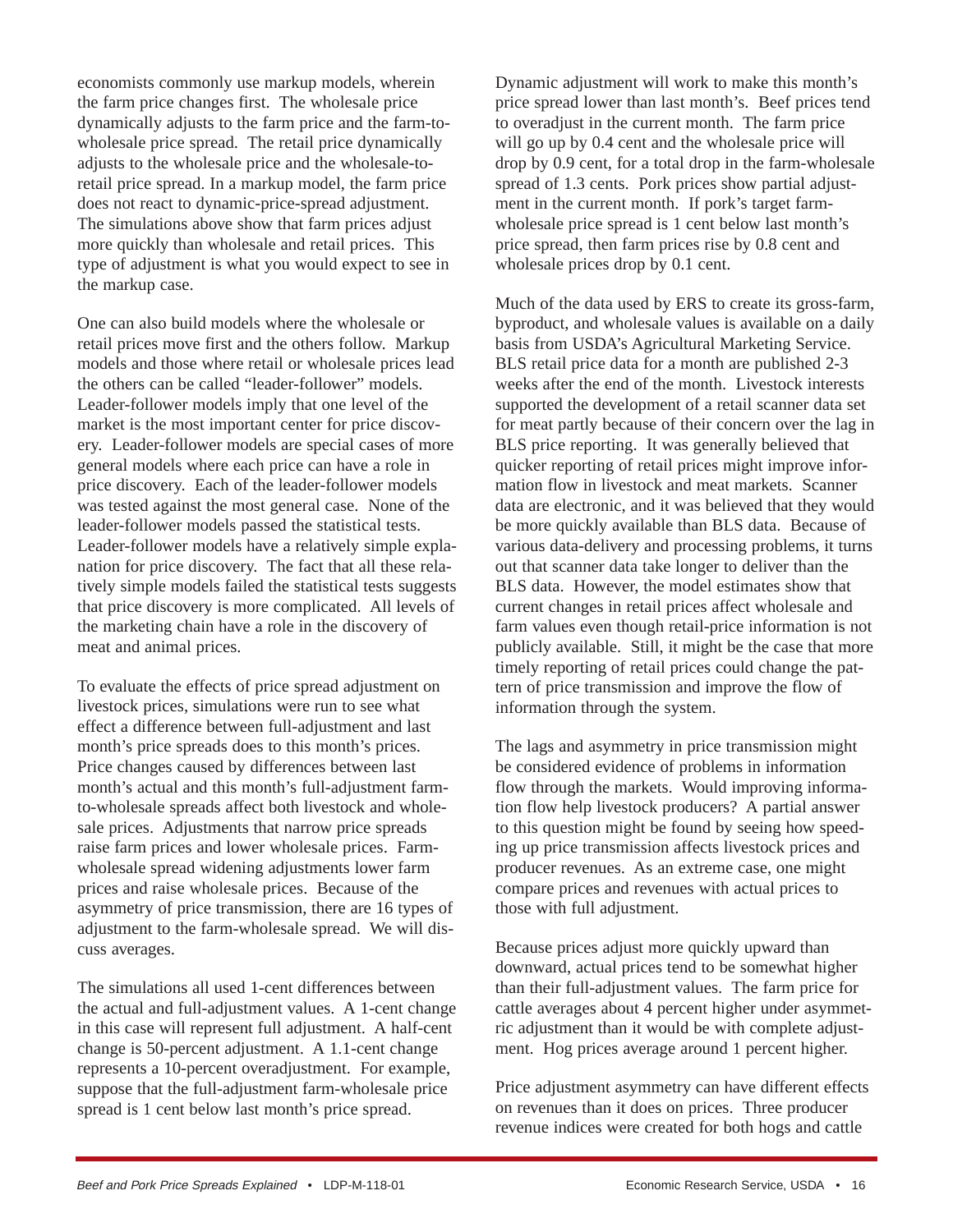by multiplying monthly production and three sets of farm values. The first set of farm values is the actual farm values. The other two sets are two different measures of the full-adjustment price. The full-adjustment farm price is an estimated function of observed variables such as beef and pork production. The estimated functional relationship determines one estimate of the full-adjustment value.

One feature of statistical models is that their equations are usually only approximations. Statistical equations are about what you would expect to see on average. Consequently, there will be some difference between what the statistical model predicts and what actually happens. The difference is usually called the "error." One possible source of error is that the estimated full-adjustment function might only approximate the true full-adjustment values. The first set of full-adjustment estimates takes the functions as accurate. The second set assigns all the errors in the equations to the full-adjustment estimates. The first set of full-adjustment estimates is much more stable than the second set. The first set of full-adjustment estimates is more stable than the actual prices, while the second set is less stable than the actual prices.

#### Figure 9

### **Simulated full and partial adjustment farm-wholesale price spreads for pork**

"Real" cents per retail pound



Sometimes the actual revenue index is higher than a full-adjustment index. Sometimes it is lower. The lags and asymmetry of price transmission do appear to help cattle producers' revenues. The cattle revenue index using actual prices averages 2 percent higher than the first full-adjustment index and 7 percent higher than the second index. Lags and asymmetry have little effect on hog producers' revenue. Over time, the differences between the actual and first full-adjustment index cancel out. Hog producers' actual revenue index averages 1 percent higher than the second fulladjustment index.

For both sets of producers, actual revenues vary less from month to month than the second full-adjustment index. Beef revenues are higher and more stable under partial adjustment, while pork revenues are more stable, but not higher. Livestock producers benefit from more stable revenues. There is little difference between the variances of the actual livestock index and the index using the first full-adjustment price, even though this estimated price is more stable than the actual price.

#### Figure 10

#### **Simulated full and partial adjustment wholesale-retail price spreads for pork** "Real" cents per retail pound

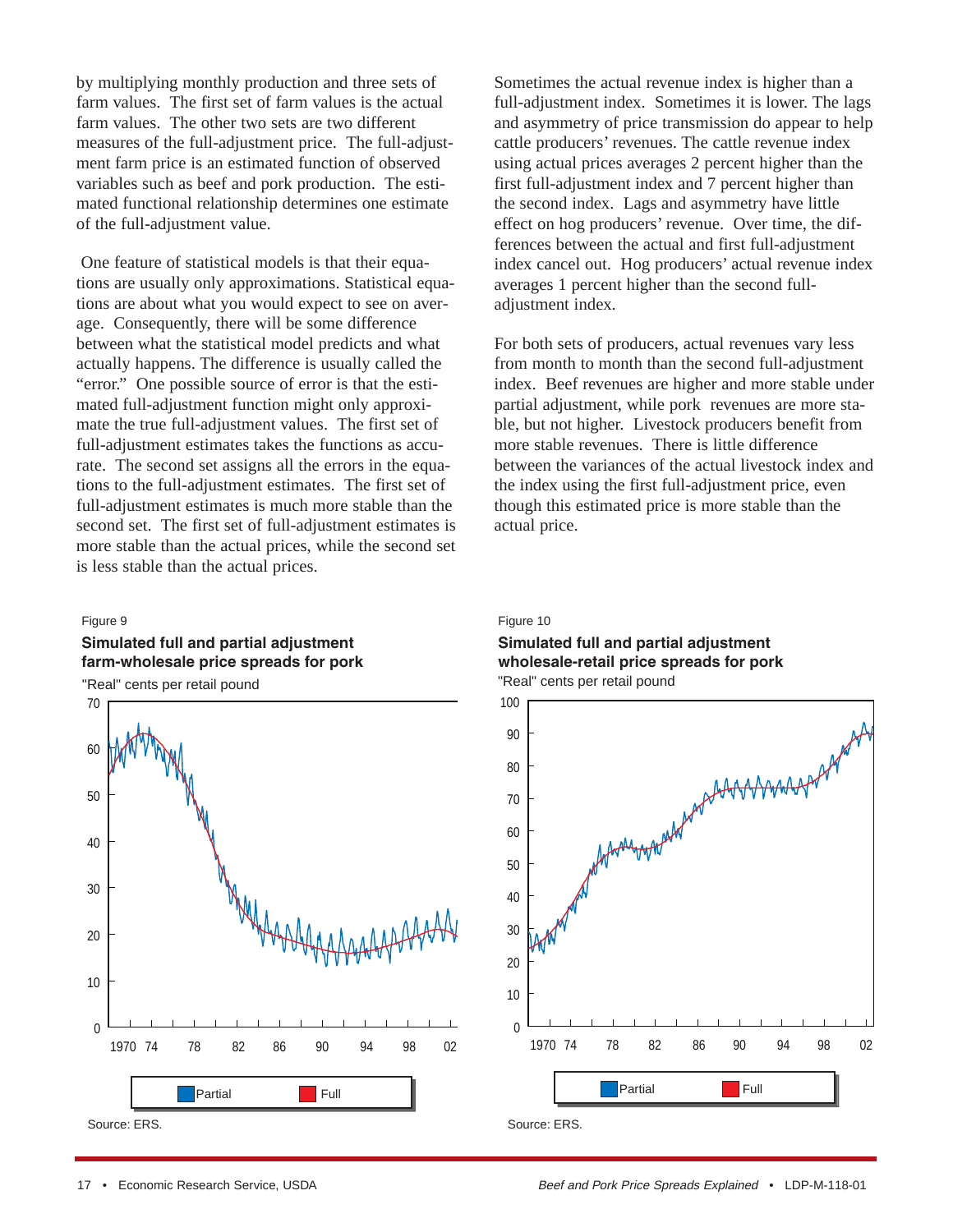#### Figure 11

#### **Simulated full and partial adjustment farm-wholesale price spreads for beef**

"Real" cents per retail pound



#### Figure 13

#### **Simulated full and partial adjustment wholesale values for pork**

"Real" cents per retail pound



#### Figure 12

# **Simulated full and partial adjustment wholesale-retail price spreads for beef**

"Real" cents per retail pound



#### Figure 14

### **Simulated full and partial adjustment byproduct values for pork**

"Real" cents per retail pound

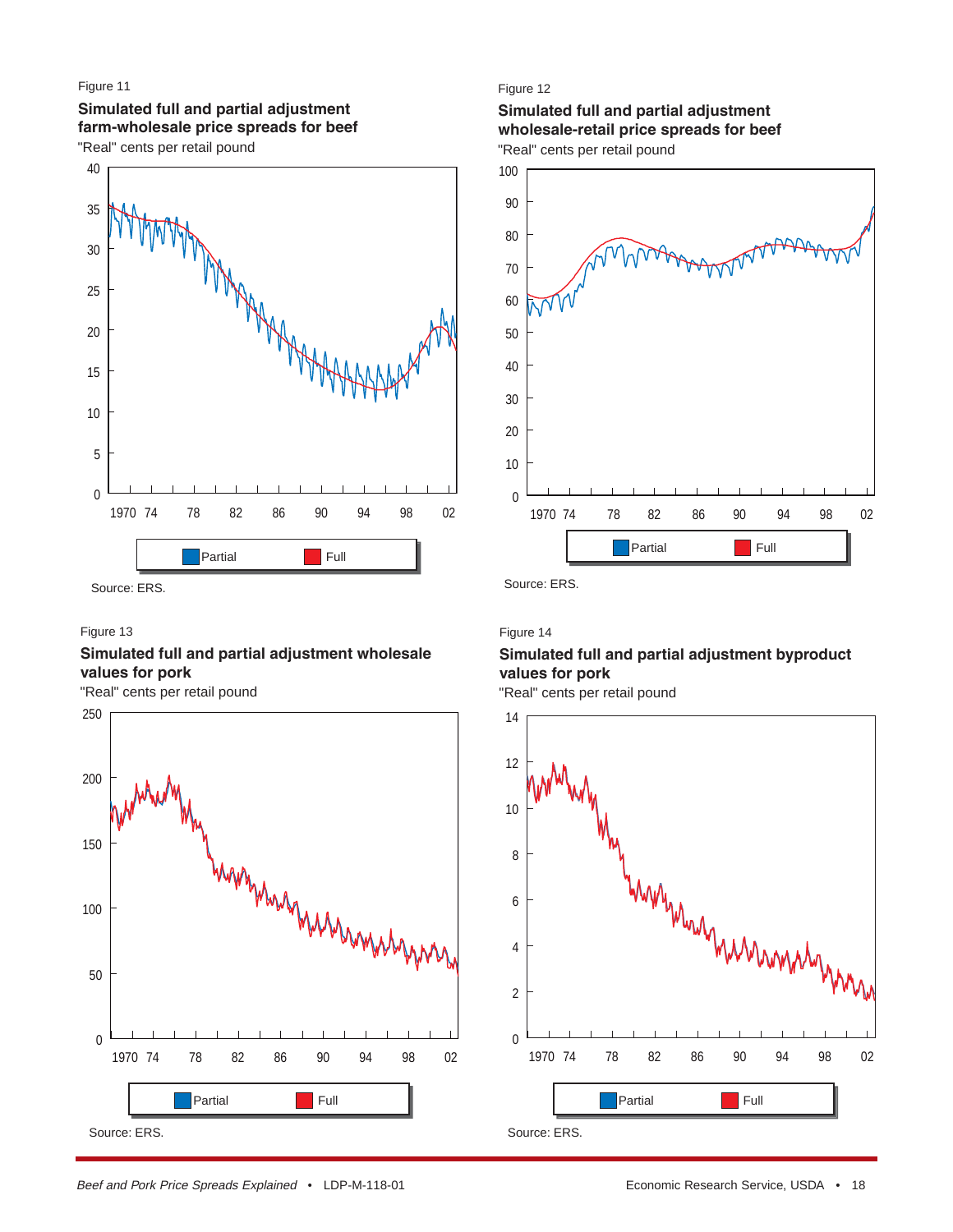#### Figure 15

#### **Simulated full and partial adjustment wholesale values for beef**

"Real" cents per retail pound



#### Figure 16

### **Simulated full and partial adjustment byproduct values for beef**

"Real" cents per retail pound



Faster price transmission is unlikely to help livestock producers much—and may even hurt them. This is not to say that improved market information would be bad for producers. There is no guarantee that improved information would change price transmission, but it could provide other benefits to livestock producers. For example, ERS price spreads are based on a specific type of animal, which may or may not match the type of animal a specific producer raises. One advantage of the scanner data is that they provide information on more retail cuts than the BLS data.

Figures 9-16 show the estimated full-adjustment price spreads, wholesale values, and byproduct values for beef and pork. These full-adjustment terms are those estimated by the functional forms and do not include

error terms in them. The figures also show the simulated partial adjustment values if there were no error terms in the equations. Figures 9-12 show the price spreads. The full-adjustment price spreads are smooth functions of time, while the partial-adjustment spreads fluctuate around them. This illustrates the basic point that partial adjustment can make price spreads more volatile. The next four figures (13-16) show the wholesale and byproduct values. In these figures, the full-adjustment values fluctuate around the partial adjustment values. Dynamic adjustment makes prices more stable than complete adjustment. The relatively quick adjustment in pork markets makes this phenomenon harder to see. It is more obvious in the slowly adjusting beef markets.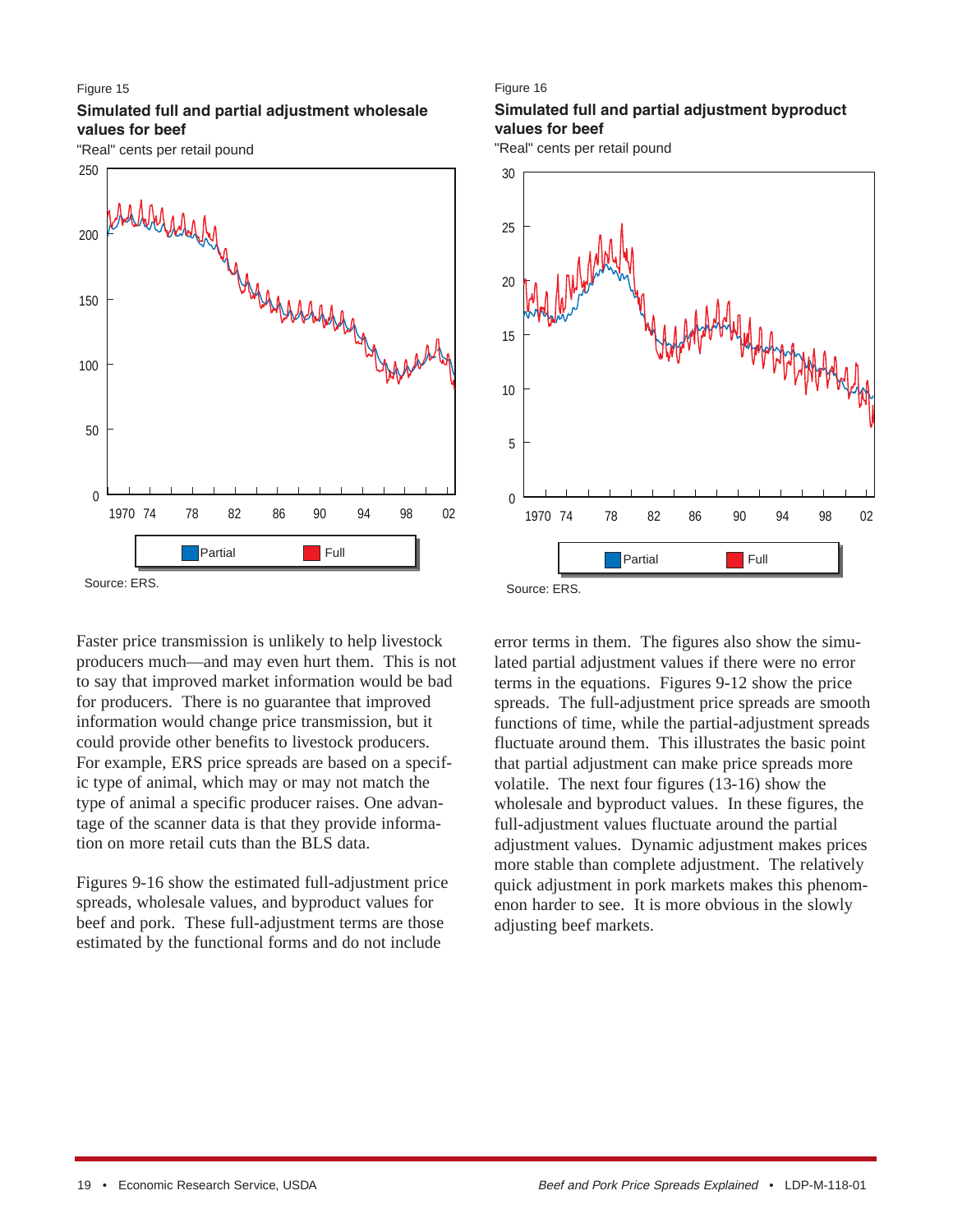# **Summary**

So, in the beef and pork markets, how much do price spreads matter? Before answering this question, one must determine what price spreads are supposed to measure. Price spreads are based on farm, wholesale, and retail values for beef and pork. These values measure how much an animal's meat is worth at various stages of the farm-to-retail marketing channel. Price spreads provide a rough measure of the economic efficiency of the various segments of the channel. Improved technology that lowers costs can lead to lower price spreads. Improved competition in the market channels can eliminate monopoly or monopsony profits, also improving economic efficiency and lowering price spreads. High price spreads dampen the derived demand for livestock, which will lead to some combination of lower livestock prices and lower livestock production.

How much do price spreads matter? That depends on what time frame one considers. From the long-term perspective, higher price spreads cause lower derived demand for livestock, and possibly lower livestock prices. The farm-to-wholesale price spreads have increased less rapidly than inflation over the past 30 years, while the wholesale-to-retail spread has increased more rapidly than inflation. Total, inflationadjusted price spreads are slightly higher now than they were 30 years ago.

The declining, inflation-adjusted farm-to-wholesale price spread can be explained by the increased efficiency observed in meatpacking. Grocery stores seem to have experienced a decline in overall productivity, which is consistent with the increasing wholesale-toretail spreads. Higher retail meat margins will lead to declines in the derived demand for livestock, and may cause lower livestock prices.

The problem with assessing how the change in grocery store productivity has lowered livestock prices is that

the grocery store meat case is only one of the outlets for beef and pork. High grocery store costs make other meat outlets more competitive. The effect of grocery store costs on livestock prices depends in part on the share of meat going through the retail meat case. Given the expanding role of export markets, foodservice, and value-added products, changes in grocery store costs probably have less influence on livestock prices now than they did in the past. Increases in the wholesale-retail price spread have decreased the derived demand for livestock. It is hard to say if the declines in the farm-to-wholesale spreads have been enough to offset the higher wholesale-to-retail spreads.

From the short-term perspective, price spreads are volatile, which is consistent with dynamic price adjustment. In other words, it takes some time for all the prices to adjust to changes in conditions. Although adjustment dynamics make price spreads volatile, the extra time it takes prices to adjust to changes makes them more stable than if price adjustment were instantaneous. Price adjustment is also asymmetric, in that all prices adjust more quickly when they are increasing than when they are decreasing. While asymmetry and price adjustment have important effects on month-tomonth price changes, it appears that they have little effect on the average levels of livestock prices when calculated over several months. However, dynamic price adjustment makes livestock prices more stable than they would be under complete price adjustment. This increased price stability may benefit livestock producers.

Dynamic adjustment in prices causes dynamic adjustment in price spreads as well. Price spread adjustment has a significant effect on livestock prices. When price spreads are lower than their full-adjustment values, price spread adjustment leads to lower farm prices, and vice versa.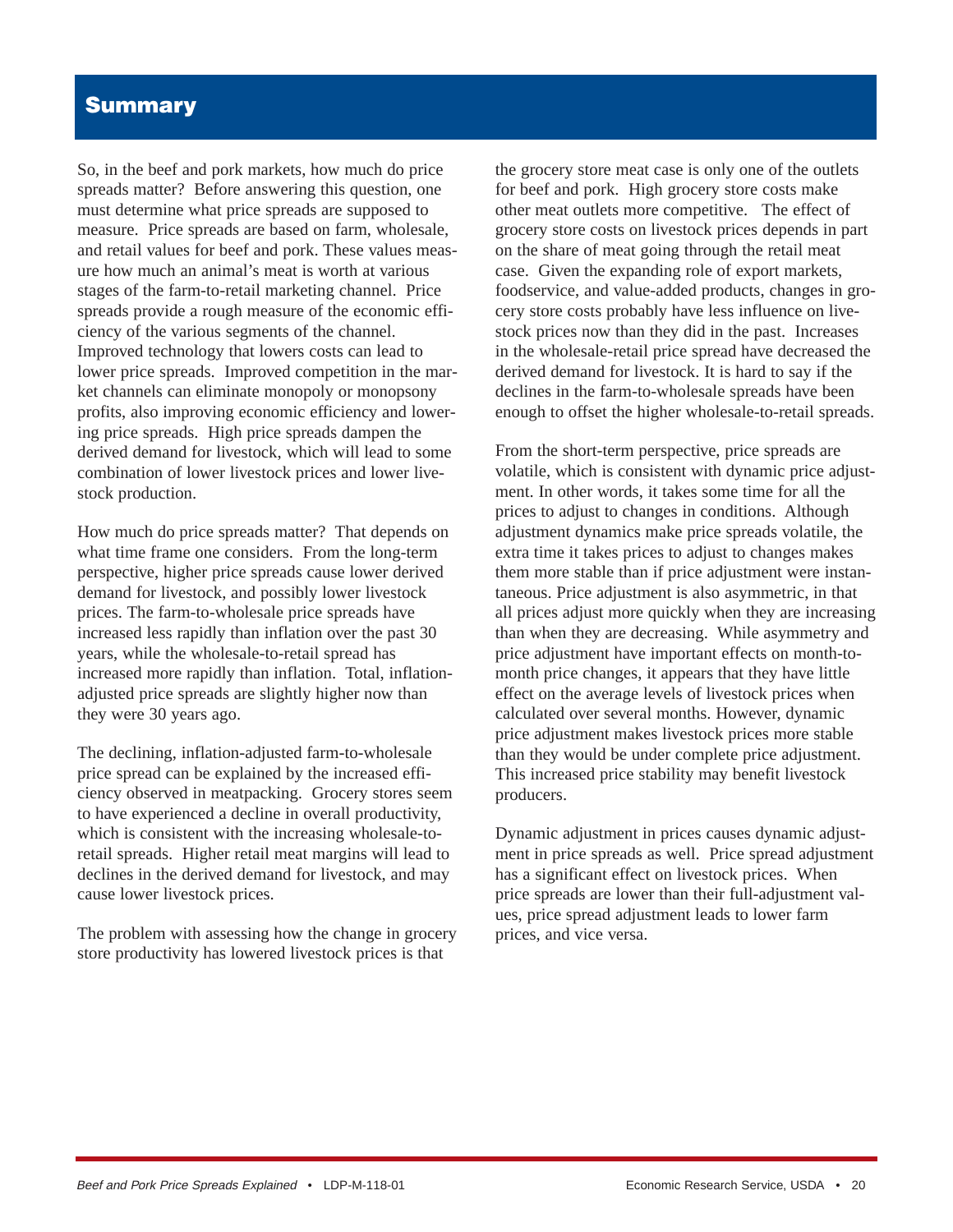# **References**

Ahearn, Mary, Jet Yee, Eldon Ball, and Rich Nehring, *Agricultural Productivity in the United States*, AIB-740, ERS-USDA, January 1998.

Food Marketing Institute, *Competition and Profit*, [www.fmi.org/facts\\_figs/Competitionandprofit.pdf.](http://www.fmi.org/facts_figs/Competitionandprofit.pdf)

*Fortune Magazine*, electronic edition, "Fortune 500 top performers", [www.fortune.com/fortune/,](http://www.fortune.com/fortune/) accessed June 2003.

Gale, Fred, and Maureen Kilkenny, "Agriculture's Role Shrinks as the Service Economy Expands," *Rural Conditions and Trends*, Volume 10, Issue 2, ERS-USDA, July 2000.

Gourieroux, J., J. Laffont, and A. Monfort, "Coherency Conditions in Simultaneous Linear Equation Models with Endogenous Switching Regimes," *Econometrica*, Volume 48, Number 3, April 1980.

Hahn. William F., *Asymmetry in Price Transmission for Beef and Pork*, TB-1769, ERS-USDA, December 1989.

Hahn, William F., "Price Transmission Asymmetry in Pork and Beef Markets," *Journal of Agricultural Economics Research*, volume 42, number 4, Fall 1990. Harris, J. Michael, Phil R. Kaufman, Steve W. Martinez (coordinator), and Charlene Price, *The U.S. Food Marketing System: 2002, Competition, Coordination, and Technological Innovations Into the 21st Century*, AER–811, ERS-USDA, June 2002;

Mathews, Kenneth H., William F. Hahn, Kenneth E. Nelson, Lawrence A. Duewer, and Ronald A. Gustafson, *U.S. Beef Industry: Cattle Cycles, Price Spreads, and Packer Concentration*, TB-1874, ERS-USDA, April 1999.

U.S. Department of Agriculture, Agricultural Marketing Service, *5 Area Weekly Weighted Average Direct Slaughter Cattle*, various issues.

U.S. Department of Agriculture, Agricultural Marketing Service, *National Carlot Meat Report*, various issues.

U.S. Department of Agriculture, Agricultural Marketing Service, *National Daily Base Lean Hog Carcass Slaughter Cost*, various issues.

U.S. Department of Agriculture, National Agricultural Statistics Service*. Hogs and Pigs* (various issues).

U.S. Department of Labor, Bureau of Labor Statistics. *Annual Indices of Output Per Hour for Selected Industries* (various issues).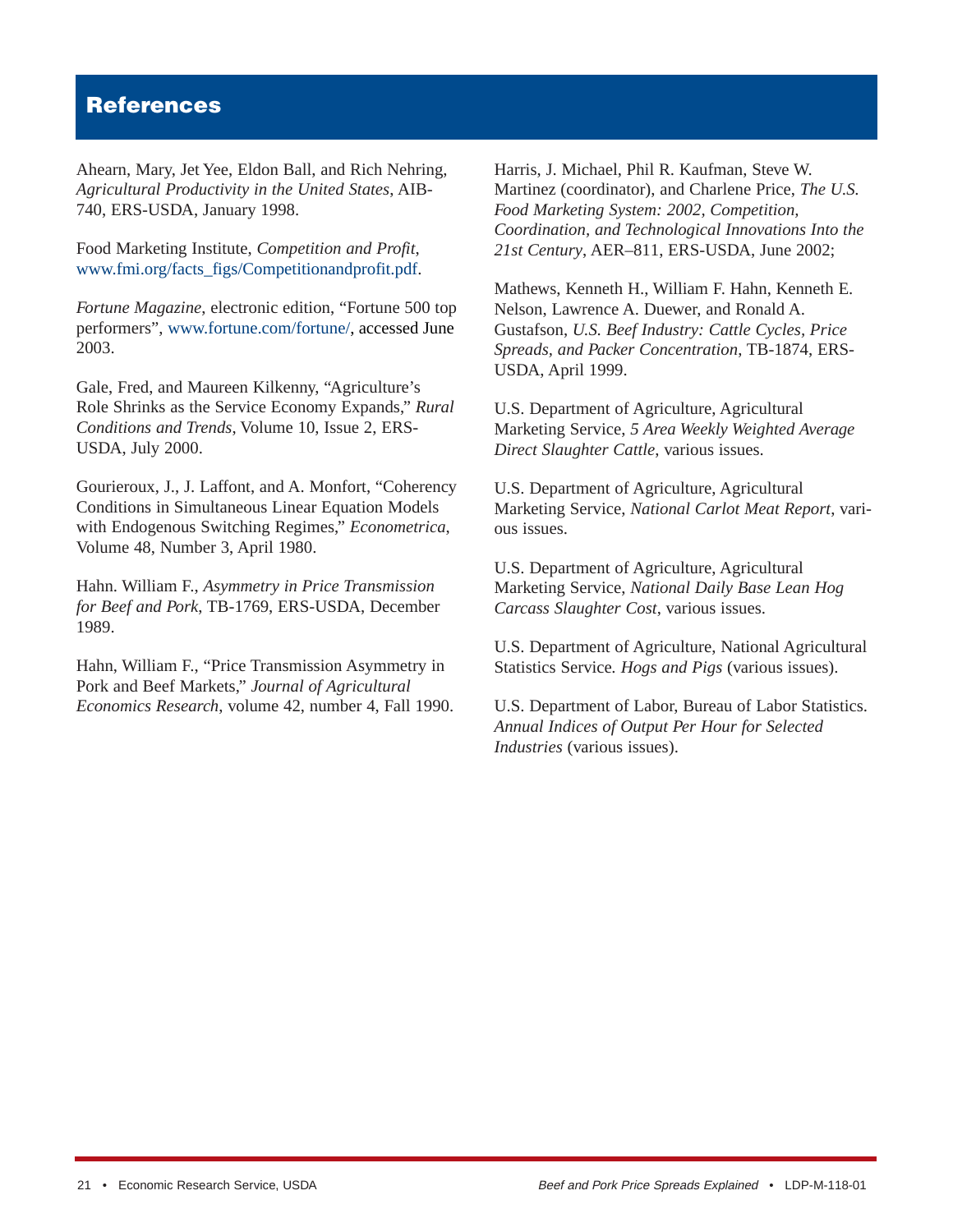# **Appendix**

This appendix consists of two parts. The first part examines the theoretical relationship between price spreads or marketing margins and the derived demand for livestock. The second part is an econometric model of shortrun price interactions among the farm, wholesale, retail, and byproduct values for beef and pork.

### *Price Spreads and Farm Prices*

The goal here is to compare how the farm price reacts to margins in any of the product's potential marketing channels. We will leave the definition of marketing channel vague. We will work within a derived demand context, and therefore will treat farm production as exogenous. (We will not worry about supply responses.) We also treat the margins in the marketing channels as fixed/exogenous. The endogenous variables are the farm price, the various retail prices, and the amount of farm product going through the various channels. The following derivations examine the longrun relationship between marketing costs/margins and livestock prices. In the long run, we expect higher marketing costs to produce lower farm prices. Shortterm price adjustment can make price spreads higher than their full-adjustment values, which means that relatively high price spreads can be a leading indicator of future increases in livestock prices.

There is one type of farm production, and the level of that production is denoted by "q." This farm production can be used to produce an array of retail goods. This array of retail goods will be denoted by the vector "Y." We are going to assume that the retail prices of the outputs, denoted by the vector "R," can be written as the farm price plus a markup, as in the equation below:

$$
R = f * [1] + M \tag{a1}
$$

In (a1), R is the retail price vector, f is the farm price, [1] is a vector of ones, and M is a marketing margin or price-spread vector. We are measuring retail prices in farm-price-equivalent units. (When calculating beef and pork price spreads, we calculate all the prices in retail-weight equivalent units.) We have assumed away differences in the animals' cuts in specifying (a1). The pricing implied by (a1) is consistent with constant-returns-to-scale transformation of retail products from farm products and competitive markets. One need only aggregate all the marketing inputs used in each sector to a single input for that sector, then scale the R and M appropriately. The derivative of any retail price with respect to the farm price is one (1) and the derivative of the retail price with respect to its input-cost index is also one (1). Equation (a1) is also consistent with a fixed-proportions technology and fixed markups over the farm price.

Because of the way the retail output is scaled, we can relate the total farm input used to the retail output using the following function:

$$
q = [1]'Y \tag{a2}
$$

To complete our system of equations, we are going to assume a set of retail demand functions. The derivatives of this system with respect to price ( $\frac{\partial Y}{\partial R}$ ) are denoted by the matrix "D."

To show the relationship between margins and the farm price, we create the differential system using the demand system, (a2) and (a1):

$$
\begin{bmatrix} D & -1 & [0] \\ I & 0 & -[1] \\ [0]' - [1]' & 0 \end{bmatrix} \begin{bmatrix} \partial R \\ \partial Y \\ \partial f \end{bmatrix} = \begin{bmatrix} 0 & 0 \\ I & 0 \\ [0] I \end{bmatrix} \begin{bmatrix} \partial M \\ \partial q \end{bmatrix}
$$
 (a3)

Solving (a3) for the derivatives of its endogenous variables with respect to its exogenous variables gives:

\n
$$
\text{(a1)} \quad\n \begin{bmatrix}\n \frac{\partial R}{\partial Y} \\
\frac{\partial Y}{\partial f}\n \end{bmatrix}\n =\n \begin{bmatrix}\n I - \frac{[1] * [1]'D}{[1]'D[1]} & \frac{[1]}{[1]'D[1]} \\
D\left(I - \frac{[1] * [1]'D}{[1]'D[1]}\right) & \frac{D[1]}{[1]'D[1]}\n \end{bmatrix}\n \begin{bmatrix}\n \frac{\partial M}{\partial q}\n \end{bmatrix}
$$
\n

\n\n (a4)\n

\n\n (a5)\n

\n\n (a6)\n

The change in the farm price from a change in one of the margins is given by:

$$
\frac{\partial f}{\partial M} = \frac{-[1]'D}{[1]'D[1]}
$$
 (a5)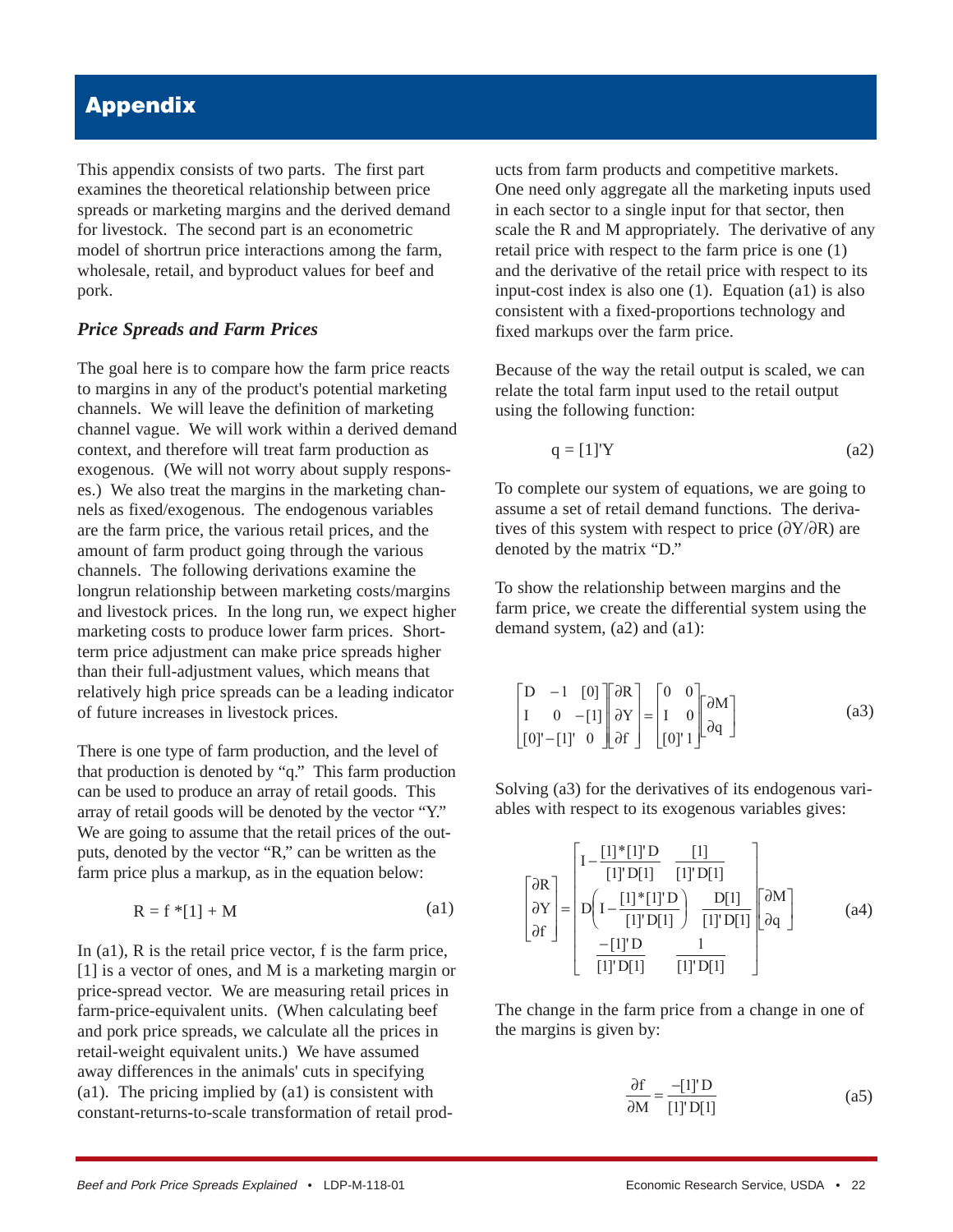Equation  $(a5)$  is simply a small part of  $(a4)$ . We would generally expect that all the terms of (a5) would be negative because increasing margins should not increase the farm price. If there is only one outlet for the farm product, then (a5) implies that increases in the margin causes an equal decrease in the farm price:

$$
\frac{\partial f}{\partial M} = \frac{-d}{d} = -1
$$
 (a6)

In (a6) "d" is the demand derivative of the single retail output with respect to its price. It is a single number, not a block of numbers. Likewise the vector [1] collapses to the number 1. In the case with multiple outlets, if all the margins change by one, then (a5) implies that:

$$
\partial f = \frac{\partial f}{\partial M} * \partial M = \frac{-[1] \cap D}{[1] \cap [1]} * [1] = \frac{-[1] \cap [1]}{[1] \cap [1]} = -1 \qquad (a7)
$$

We would expect that having one of the margins change would have a lesser effect on the farm price than having all of the margins change. That is, an increase in one margin is likely to decrease the farm price by less than the change in the margin.

The effect that a margin change has on the farm price depends on all the derivatives of the demand system. Economists seldom work with demand derivatives; they generally work with demand elasticities. The larger the demand elasticity, the larger the demand derivative. For a given elasticity, larger quantities and/or smaller retail prices make the demand derivatives larger. Low margins in a channel mean that its retail prices are low. The more elastic the demand, the lower the margin, and the larger the volume moving through the channel, the larger the effect the channel's margin has on the derived demand for livestock.

We have not defined the term "marketing channel." The generic format that we have used so far is consistent with many definitions. We could treat each possible way that the animal could get from the farm to any consumer as a different channel. For the most part, we are interested in more aggregated definitions of marketing channels. For purposes of discussion, we will consider grocery store markets, the food service group, and the export market. It is safe to combine these channels

if the individual firms in each of the three sectors have similar costs. For example, it makes sense to talk about a grocery store sector if grocery stores' meat markups follow one another closely over time.

Note also that we have not separated out the packing sector from the downstream marketing firms. All animals go through the packing sector before their meat enters the other marketing channels. If we treat meatpacking as a single marketing channel and the wholesale meat price as a "retail" price, then (a6) becomes relevant. We expect that a 1-cent increase in the farmto-wholesale spread would translate into a 1-cent decrease in the farm price.

ERS price spread statistics focus on the farm-togrocery store part of the marketing system. Equation (a7) implies that a 1-cent increase in the wholesaleretail spread would decrease farm prices by less than 1 cent. The exact effect cannot be estimated with current information. We know that grocery store sales are an important outlet for beef and pork, and grocery store margins are lower than food service margins but probably higher than export margins. We do not know the own- and cross-price elasticities of demand for the various marketing channels' outputs; although we would expect that export demand would be more elastic than the other two channels.

The foodservice and export markets have become increasingly important markets for U.S. meat, which means that the supermarket sector has become less important. This makes the farm-to-retail price spread have less of an influence on the derived demand for livestock.

The derivations above are based on the assumption that the price spreads in the different marketing channels are independent. This is unlikely to be the case, especially if the different marketing channels use some of the same nonmeat inputs. We could make the relationship expressed in (a1) more complex by making the vector of margins, M, a function of input prices. Changes in the costs of common inputs would lead to changes in more than one of the elements of M. Price spread calculations attempt only to measure (at best) total margins, not the contribution of individual inputs to margins.

One special case we could analyze is where the margins in all the markets are proportional to one another. This is the case where if one margin increases by 1 percent, all the others also increase by 1 percent. If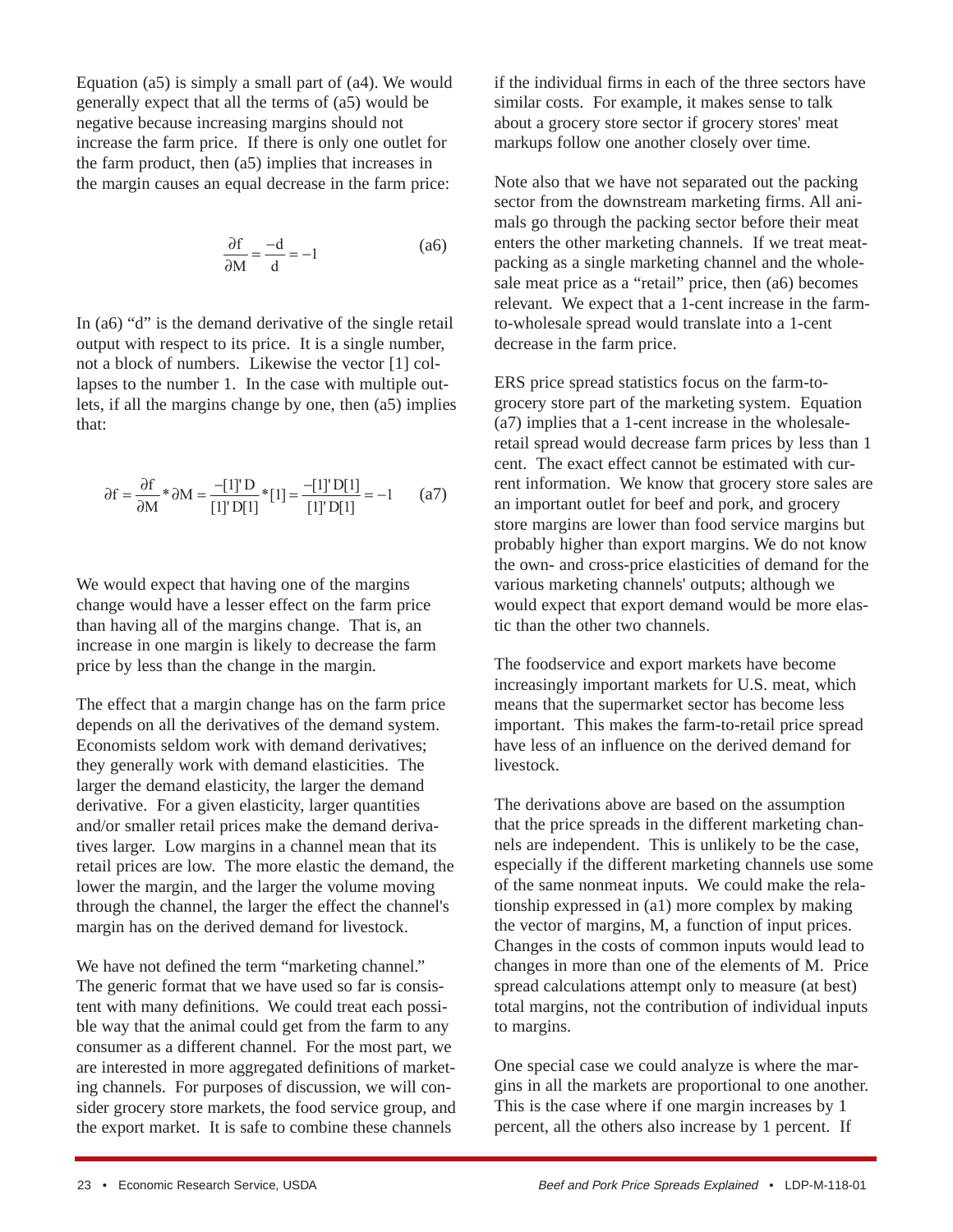this is the case, we can create a common marketing cost index for all the marketing channels. Call it "s." Each marketing channel's margin would be "s" times some constant. The more marketing inputs used, the higher the constant. We could make "s" equal to the grocery-store margin and the grocery store's constant equal to 1. A 1-cent increase in the farm-to-retail margin implies a k-cent increase in all the other channels' margins. We can express this relationship using the following function:

$$
M = Ks \tag{a8}
$$

"K" in (a8) is a vector of positive constants. Combining (a8) and (a5) gives us:

$$
\frac{\partial f}{\partial s} = \frac{\partial f}{\partial M} * K = \frac{-[1]' DK}{[1]' D[1]}
$$
 (a9)

It turns out that equation (a9) is uninformative. A 1 cent change in the farm-to-retail margin can be associated with a decrease in derived demand by more or less than 1 cent. We would expect that the decrease implied by (a9) in the derived demand for livestock is greater than that implied by a change in the farm-toretail margin alone.

#### *The Dynamic Asymmetric Model*

The statistical model used in this analysis is an endogenous switching model. This type of model has been used to model price spread behavior by Hahn (1989, 1990) and in Mathews et al. The previous works were all three-equation systems predicting gross-farm, wholesale, and retail prices, ignoring the byproduct price. This model predicts all four values. The new model also puts fewer restrictions on how prices interact. The new model uses quadratic splines to estimate the full-adjustment price spreads, which is a more flexible approach than was used before.

Standard econometric software does not include routines for the estimation of this type of endogenous switching model. Mathematical programming software was used. The equation structure may appear odd for three reasons. The first is that the equations are designed for the convenience of the software. The second is that no prior markup or markdown structure was imposed on the models. The structure allows the data to "select" the best type of price-transmission relationships. The third reason is that the farmwholesale and wholesale-retail spread equations are designed to directly calculate the full-adjustment spreads.

The structure of the model makes somewhat more sense if one starts with a general, symmetric, partialadjustment model, then adds asymmetry to it. A general, symmetric partial adjustment model can be written:

$$
dY_t = \Theta(T_t - A_{t-1} + e_t)
$$
 (b1)

In (b1),  $dY_t$  is a vector of changes in the four values;  $\Theta$ is a (4 by 4) matrix of adjustment parameters;  $T<sub>t</sub>$  is a vector of target levels for the meat value, byproduct value, and the two price spreads;  $A_{t-1}$  is last month's actual values; while  $e_t$  is a vector of four random error terms. The term "target" is generally used in the econometric literature to mean "full-adjustment." Since this is the technical appendix, we use the more technical language. The target vector is a function of other variables. Its structure will be discussed later. Equation (b1) is a very general, partial adjustment model. It is possible to restrict  $\Theta$  so that it implies complete adjustment.

Prior expectations on what the bounds of some of the individual elements of Θ should be are shown in table B1. If the elements of the Θ matrix are consistent with these prior expectations, then price adjustment

| Appendix table B1-Sign expectations for the Θ matrix <sup>1</sup> |  |  |
|-------------------------------------------------------------------|--|--|
|-------------------------------------------------------------------|--|--|

|                     |          |                  | Price adjustment factor      |                                |
|---------------------|----------|------------------|------------------------------|--------------------------------|
| Endogenous variable | Meat     | <b>Byproduct</b> | Farm-to-<br>wholesale spread | Wholesale-to-<br>retail spread |
| Gross farm          | positive | positive         | negative                     | negative                       |
| Byproduct           |          | positive         | positive                     |                                |
| Wholesale           | positive |                  | positive                     | negative                       |
| Retail              | positive |                  | positive                     | positive                       |
|                     |          |                  |                              |                                |

1Blank cells have no "sensible" prior values and could be either positive or negative.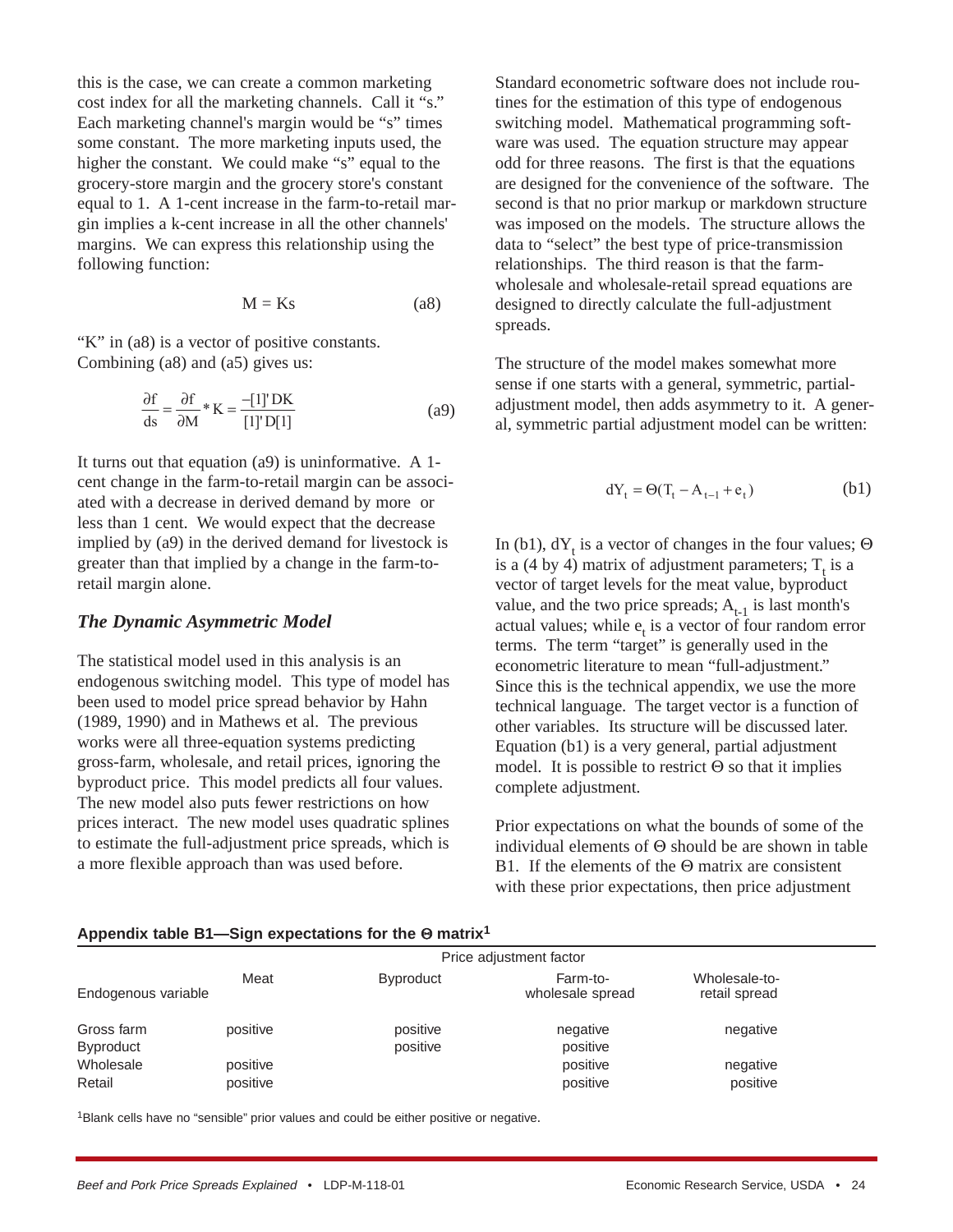will move prices toward their target values rather than away from their target values.

There are four types of target values: meat value, byproduct value, farm-wholesale spread, and wholesale-retail spread. A 1-cent increase in the target meat value will increase the target values for gross-farm value, wholesale value, and retail value by 1 cent. If the target meat value is above the actual meat value, dynamic adjustment ought to raise gross-farm, wholesale, and retail prices. The target meat value is expected to have positive coefficients in the gross-farm, wholesale, and retail parts of the T matrix. We allow the effect of higher target meat values on current byproduct price to be either positive or negative.

The "byproduct" factor in the T matrix is the byproduct value. Live animals have byproducts in them as well as meat. A 1-cent increase in the target byproduct value will also increase the target gross-farm value by one cent. Rising target byproduct values ought to increase current livestock and byproduct values. There are no prior sign constraints on the effect of byproduct-value adjustment on wholesale or retail meat prices.

The other two targets are the farm-wholesale and wholesale-retail price spreads. Suppose the target farm-wholesale price spread is above the actual price spread. The farm-wholesale price spread can increase if farm prices drop, wholesale prices rise, or byproduct prices rise. We also expect that higher wholesale prices caused by widening the farm-wholesale spread will lead to higher retail prices. Making the wholesale-retail spread wider requires lowering the wholesale price and/or raising the retail price. Lowering the wholesale price because of increasing wholesale-retail spreads ought to lower the gross-farm value as well.

With mathematical programming software one can impose bounds on coefficients, which was done in this case. Imposing these bounds insures that the estimated adjustment directions make sense and it also helps to insure that the endogenous switching model is *coherent*. Gourieroux, Laffont, and Monfort (1980) discuss coherency conditions. A switching equation is coherent if you can solve it. If an equation is not coherent, then it may have more than one solution or none.

Equation (b1) is useful for estimation of symmetric models and static models, but not much help for specifying asymmetric models. The first step in making

(b1) asymmetric is to transform it by multiplying both sides by the inverse of Θ, which will be called "B."

$$
B \cdot dY_t = T_t - A_{t-1} + e_t \tag{b2}
$$

The trick to making (b2) asymmetric is to split the changes in endogenous variables into two parts, the increasing part and the decreasing part. The increasing part will be called  $dY_{up,t}$  and the decreasing part  $dY_{\text{dn }t}$ . Explaining the split is easier with a specific example. Consider the gross farm value. When the gross farm value is increasing, its term in  $dY_{\text{up},t}$  is the increase in the gross farm value and its term in  $dY_{dn,t}$ is 0. When the gross farm value is decreasing, its term in  $dY_{un,t}$  is 0 and its term in  $dY_{dn,t}$  is the decrease in the gross farm value. The asymmetric version of (b2) is written as:

$$
B_{up} \cdot dY_{up,t} + B_{dn} \cdot dY_{dn,t} = T_t - A_{t-1} + e_t
$$
 (b3)

One way of transforming (b3) back to (b2) is to require that  $B_{up}$  and  $B_{dn}$  be the same. Also, since  $\Theta$ can be restricted to imply complete adjustment, the "B" matrices, if symmetric, can also be restricted to imply complete adjustment. The structure in (b2) can be tested for complete adjustment and asymmetry.

In an endogenous switching model, the coefficients that multiply the dY terms switch when one of the terms changes sign. We could also write (b3) in the same form as (b2), except that there would be 16 versions of the "B" matrix, and the one selected would depend on which directions the four values were moving. The 16 different B matrices were inverted in the program to insure that all the implied Θ matrices had sensible elements.

One commonly used model of price discovery is the "markup" model. In markup models, the farm price changes first. The wholesale price dynamically adjusts to the farm price and the farm-to-wholesale price spread. The retail price dynamically adjusts to the wholesale price and the wholesale-to-retail price spread. In a markup model, the farm price does not react to price spreads in the short run. One can also build models where the wholesale or retail prices move first and the others follow. The strict leader-follower models imply that one level of the market is the most important center for price discovery. Leader-follower models are special cases of more general models where each price can have a role in price discovery.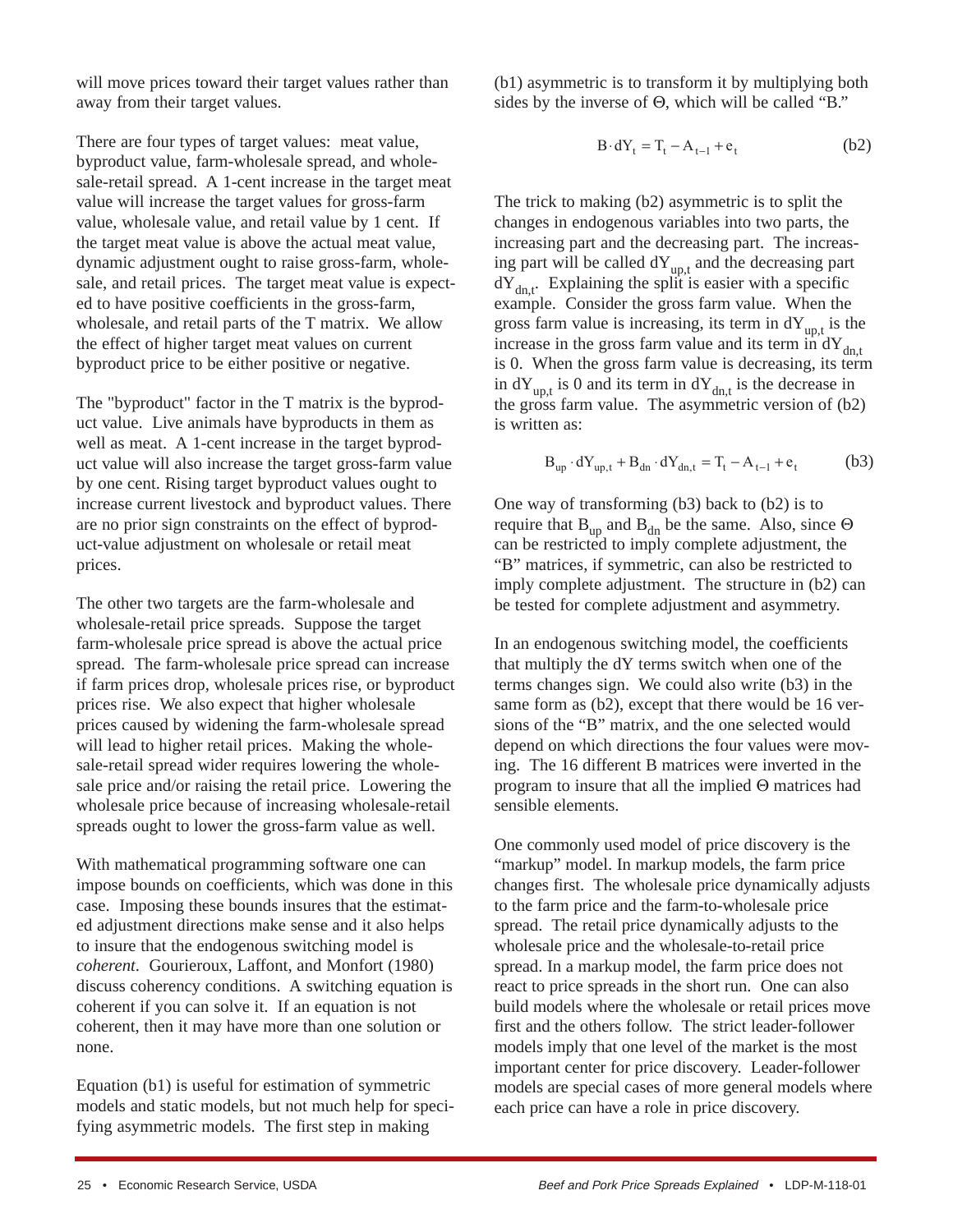The problem with a "pure" leader-follower model when analyzing beef and pork price spreads is that there are actually two kinds of products being valued: the value of meat and the value of byproducts. The gross farm value or animal value has both meat and byproducts in it. The wholesale and retail values are exclusively meat. Obviously, the byproduct value is exclusively byproducts. To make a leader-follower model in this case, one needs to select two leading prices and two following prices. The two leaders determine meat and byproduct values. One of the prices selected as a leader has to have meat in it, and the other has to have byproducts in it. As noted above, there are three variables in the model with meat in them. There are two with byproducts. Picking one of the three variables with meat and one of the two with byproducts, and dropping the livestock-livestock pair gives five models of price leaders/followers.

The asymmetric price leader-follower models were generated by restricting the terms of the two "B" matrices. The leader-follower models have a blockrecursive structure. The "meat" and byproduct value equations only have the two leader terms in them. The wholesale-to-retail spread equations are functions of only the retail and wholesale prices, while the farm-towholesale equation is a function of the gross farm, byproduct, and wholesale values only. This makes the following prices a markup or markdown from the leading prices.

The target values ,  $T_t$ , are a function of other variables. The two target spreads are derived from a quadratic spline function. Past models of this type (e.g. Hahn (1989, 1990), Mathews et al.) specified the target spread using a trend over time. Graphing this type of target value over the months gives a straight line over time. The spline approach is more flexible. It has an intercept and a trend, like previous research, and a trend squared term. To add further flexibility, every 5 years, the intercept, trend, and trend-squared terms change. The different spline functions are related: they are required to join at the ends. For example, there is one function that covers 1970-1974 and another that covers 1975-1980. The 1970 and 1975 functions are required to give the same values for December 1974 and January 1975. The two functions can be different in other months. The 1975 and 1980 functions match in December 1979 and January 1980, and so on. Although the specification started with 21 potential spline coefficients, the joint restrictions allow these 21 to be reduced to 9 free terms. Inflation was

factored into the model by multiplying the nine free spline terms by the consumer price index, CPI.

The byproduct and meat price equations also have the nine spline terms. In addition, these two equations have seasonality and depend on beef and pork production. Seasonality is measured using four harmonic variables. Beef and pork production get the asymmetric treatment also as they are both split into increases, decreases, and last month's values. The seasonal and quantity terms are also multiplied by the CPI to account for inflation over the sample.

The last part of the general, asymmetric model that needs to be specified is the error term. It is specified using a very general, first-order process:

$$
e_t = R \cdot e_{t-1} + u_t \tag{b4}
$$

In (b4), R is a matrix of general autocorrelation effects and  $u_t$  is a normally distributed error term with mean  $0$ that is identically and independently distributed over time. This very general error structure was selected so that the leader-follower models and the most general model would nest one another.

### *Estimates and Tests*

Table B2 presents the statistical tests for dynamic adjustment and asymmetry. The complete adjustment and symmetric adjustment models are rejected for both beef and pork. Table B3 presents the tests of the asymmetric leader-follower models against the general, asymmetric model. You will note that there are two sets of tests of the leader-follower models in table B3. One set imposes the block-recursive structure only on the "B" matrices. The other assumed that the error structure, including the autocorrelation, was also block recursive. One of the indirect implications one might draw from the results of table B3 is that allowing very general autocorrelation greatly improves model performance. Some models not reported here were run with more structured autoregressive relationships; freeing up the autoregression greatly improves model performance.

Tables B4 and B5 show the "B" matrix estimates and the quantity and seasonality estimates for the most general beef and pork models. Rather than report the spline-coefficient estimates, the splines' effects on the byproduct and wholesale values for beef and pork are graphed in figures B1 and B2. The spline effects on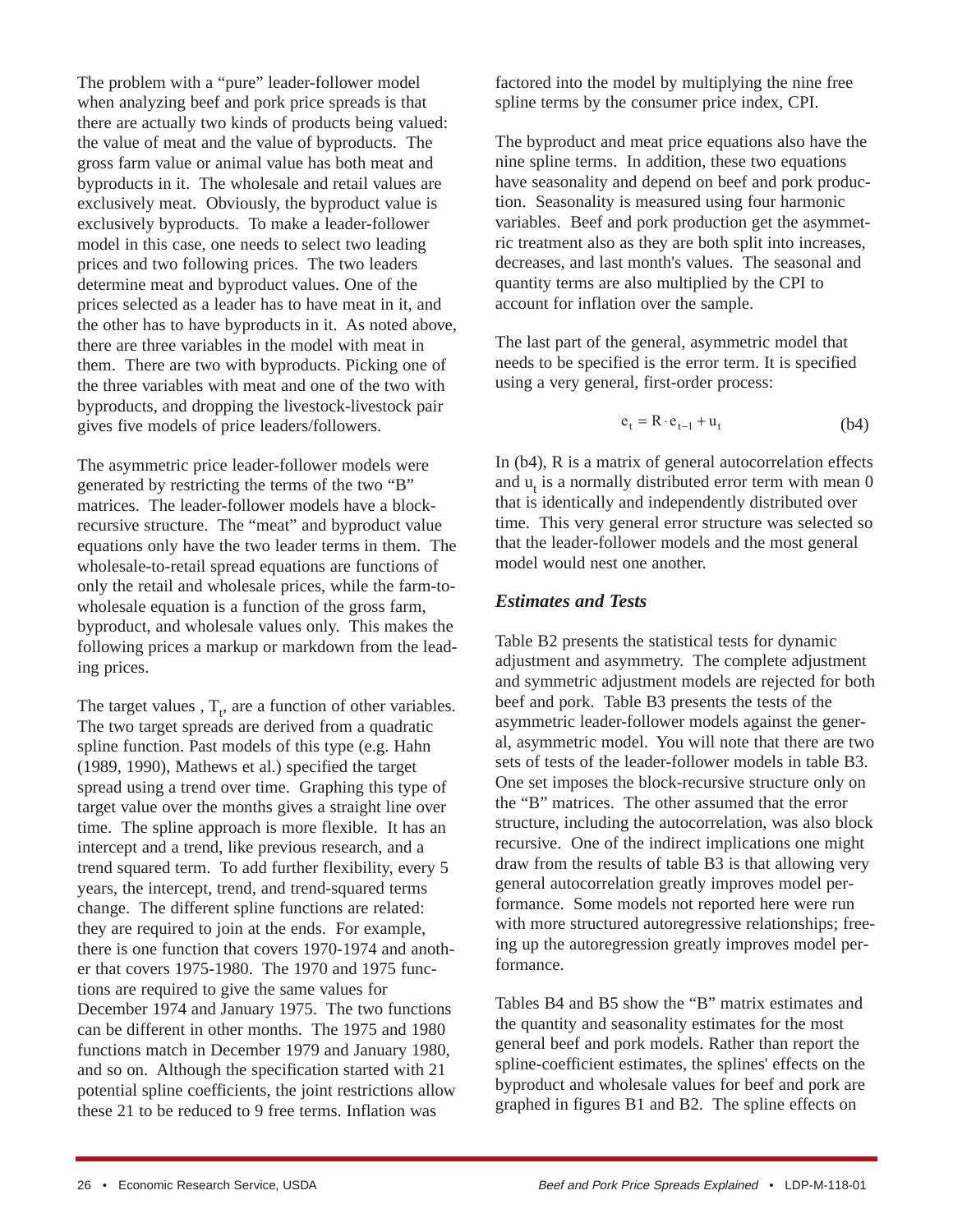| Species     | <b>Hypothesis</b>                             | Degrees<br>of freedom | Likelihood<br>ratio test | Significance<br>level | 5% critical<br>value |
|-------------|-----------------------------------------------|-----------------------|--------------------------|-----------------------|----------------------|
| <b>Beef</b> | Adding dynamics to static model               | 16                    | 226.20                   | $0.00\%$              | 26.30                |
| <b>Beef</b> | Adding asymmetry to dynamic model             | 16                    | 37.06                    | 0.21%                 | 26.30                |
| <b>Beef</b> | Adding dynamics and asymmetry to static model | 32                    | 263.26                   | $0.00\%$              | 46.19                |
| Pork        | Adding dynamics to static model               | 16                    | 207.05                   | $0.00\%$              | 26.30                |
| Pork        | Adding asymmetry to dynamic model             | 16                    | 43.34                    | 0.02%                 | 26.30                |
| Pork        | Adding dynamics and asymmetry to static model | 32                    | 250.40                   | $0.00\%$              | 46.19                |

#### **Appendix table B2—Testing hypotheses: dynamics and asymmetry**

the price spreads are graphed in the main part of the document.

One of the sets of simulations measured the ability of the system to explain changes in the prices.

Predictions of changes in the gross-farm, byproduct, wholesale, and retail values can be used to make predictions of the net-farm value and spreads. The symmetric versions of the model are linear, which means that the current error terms' mean effect on the values is zero. Switching and asymmetry make the model nonlinear, and the average effects of this month's error terms are not zero. Getting the average error term effect is a complicated problem involving multinomial probit analysis, so the simulations estimated median (error terms are 0) predictions. Table B6 shows the fit between actual and median values and price spreads using r-square as a measure of fit. The r-squares are quite good, given that first-differences in the data are being analyzed.

#### Figure B1

#### **Byproduct spline effects**

Cents/pound, retail weight



### **Meat-price spline effects** Figure B2

Cents/pound, retail weight

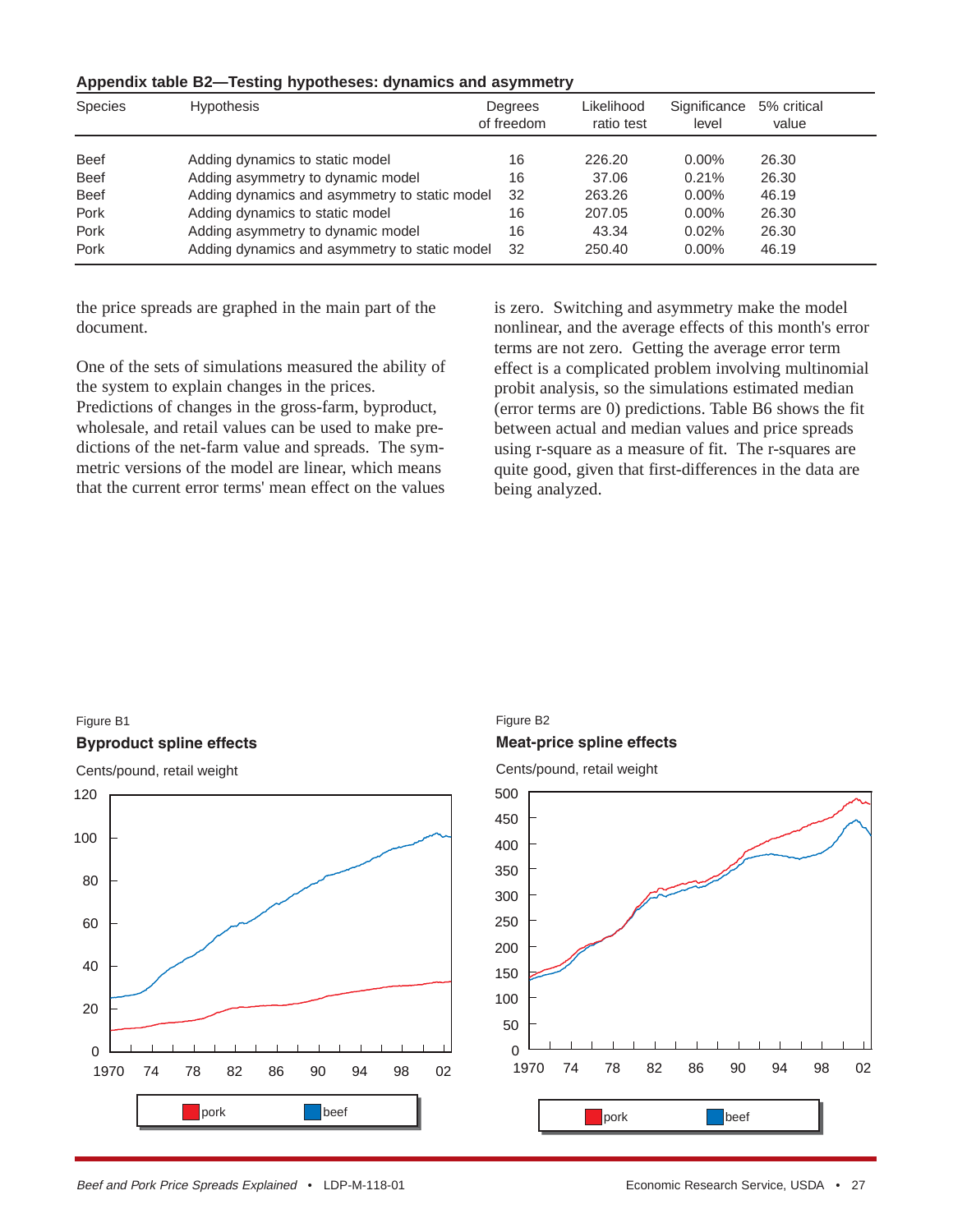|                |           | Market determining<br>the values of | Degrees                                                                       | Likelihood | Significance |  |
|----------------|-----------|-------------------------------------|-------------------------------------------------------------------------------|------------|--------------|--|
| <b>Species</b> | Meat      | <b>Byproducts</b>                   | of freedom                                                                    | ratio test | level        |  |
|                |           |                                     | Testing block recursive model against most general, asymmetric model          |            |              |  |
| <b>Beef</b>    | farm      | byproduct                           | 26                                                                            | 312.05     | $0.00\%$     |  |
| <b>Beef</b>    | wholesale | farm                                | 26                                                                            | 341.02     | $0.00\%$     |  |
| <b>Beef</b>    | wholesale | byproduct                           | 26                                                                            | 315.34     | $0.00\%$     |  |
| <b>Beef</b>    | retail    | farm                                | 26                                                                            | 833.32     | $0.00\%$     |  |
| <b>Beef</b>    | retail    | byproduct                           | 26                                                                            | 426.36     | 0.00%        |  |
| Pork           | farm      | byproduct                           | 26                                                                            | 243.39     | $0.00\%$     |  |
| Pork           | wholesale | farm                                | 26                                                                            | 500.45     | $0.00\%$     |  |
| Pork           | wholesale | byproduct                           | 26                                                                            | 386.51     | $0.00\%$     |  |
| Pork           | retail    | farm                                | 26                                                                            | 994.58     | 0.00%        |  |
| Pork           | retail    | byproduct                           | 26                                                                            | 592.58     | 0.00%        |  |
|                |           |                                     | Testing block recursive structure with general covariance and autocorrelation |            |              |  |
| <b>Beef</b>    | farm      | byproduct                           | 14                                                                            | 169.32     | $0.00\%$     |  |
| <b>Beef</b>    | wholesale | farm                                | 14                                                                            | 76.77      | $0.00\%$     |  |
| <b>Beef</b>    | wholesale | byproduct                           | 14                                                                            | 83.05      | $0.00\%$     |  |
| <b>Beef</b>    | retail    | farm                                | 14                                                                            | 69.87      | $0.00\%$     |  |
| <b>Beef</b>    | retail    | byproduct                           | 14                                                                            | 57.34      | $0.00\%$     |  |
| Pork           | farm      | byproduct                           | 14                                                                            | 141.58     | 0.00%        |  |
| Pork           | wholesale | farm                                | 14                                                                            | 76.13      | 0.00%        |  |
| Pork           | wholesale | byproduct                           | 14                                                                            | 26.78      | 2.06%        |  |
| Pork           | retail    | farm                                | 14                                                                            | 53.03      | 0.00%        |  |
| Pork           | retail    | byproduct                           | 14                                                                            | 167.81     | 0.00%        |  |

# **Appendix table B3—Making the models block recursive: testing uni-directional price transmission**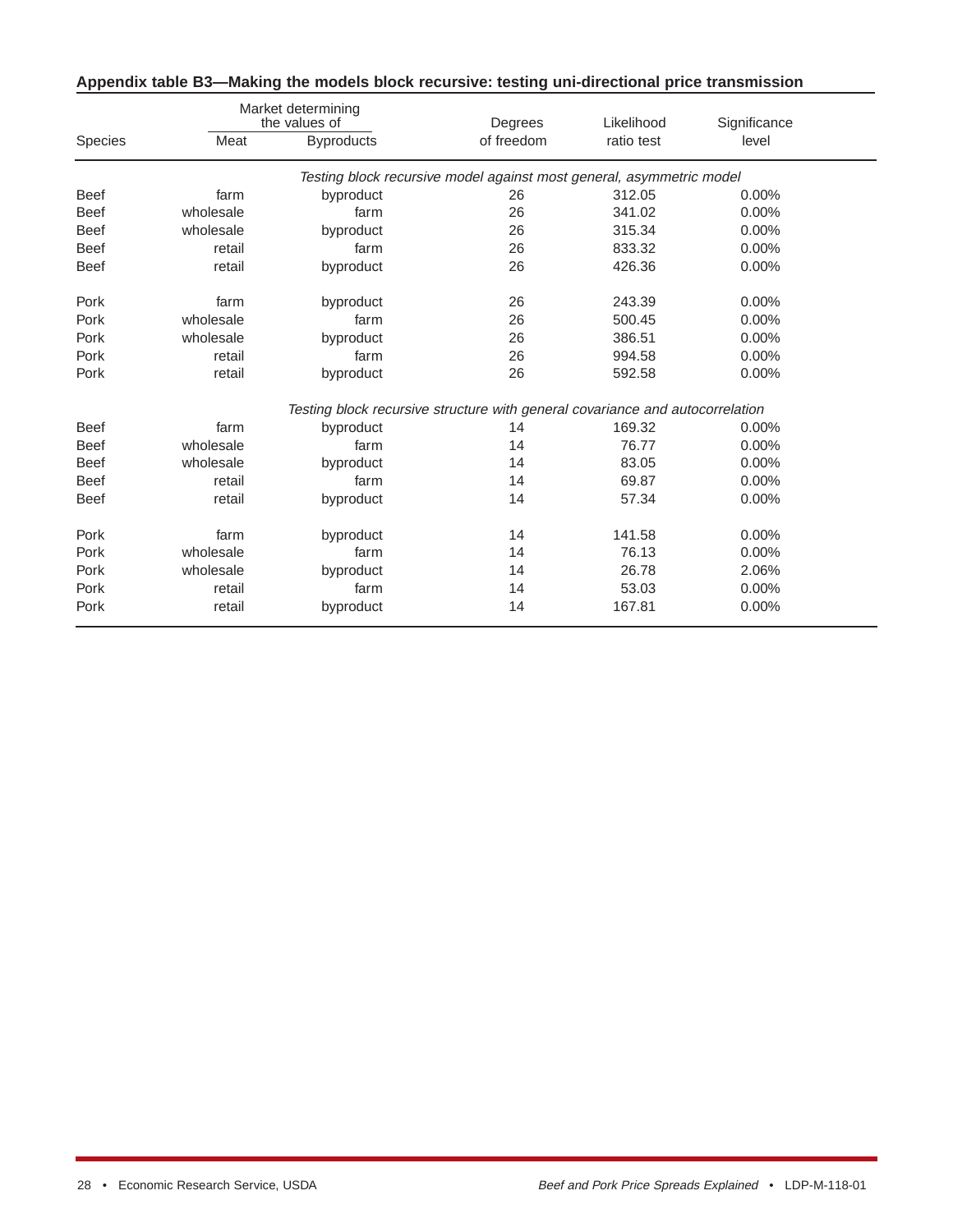| Appendix table B4-Asymmetry coefficient (B-matrix) estimates <sup>1</sup> |  |  |
|---------------------------------------------------------------------------|--|--|
|---------------------------------------------------------------------------|--|--|

| Item                         | Level     | <b>Byproduct</b> | Farm-to-wholesale | Wholesale-to-retail |
|------------------------------|-----------|------------------|-------------------|---------------------|
| <b>Beef results:</b>         |           |                  |                   |                     |
| Increase in byproduct value  | 1.3903    | 1.9346           | 0.7420            | 1.2175              |
| Decrease in byproduct value  | 1.7137    | 2.2751           | 0.9868            | 1.3288              |
| Lagged byproduct value       | 0         |                  | 1                 | 0                   |
| Increase in gross farm value | 2.8873    | 0.3413           | $-0.2001$         | $-0.4571$           |
| Decrease in gross farm value | 4.1001    | 0.7554           | $-0.0083$         | 0.7442              |
| Lagged gross farm value      | 0         | $\Omega$         | $-1$              | 0                   |
| Increase in wholesale value  | 0.5926    | $-0.0424$        | 0.8866            | $-0.8409$           |
| Decrease in wholesale value  | 0.0000    | $-0.2928$        | 0.8155            | $-1.9445$           |
| Lagged wholesale value       |           | 0                |                   | $-1$                |
| Increase in retail value     | 1.8114    | 0.7318           | 0.1975            | 3.4206              |
| Decrease in retail value     | 4.4807    | 1.2191           | 0.7248            | 3.8695              |
| Lagged retail value          | 0         | 0                | 0                 |                     |
| <b>Pork results:</b>         |           |                  |                   |                     |
| Increase in byproduct value  | $-1.0615$ | 0.8309           | 0.9102            | 0.2371              |
| Decrease in byproduct value  | $-1.2554$ | 0.8309           | 0.0000            | 0.2804              |
| Lagged byproduct value       | 0         |                  |                   | 0                   |
| Increase in gross farm value | $-0.0618$ | 0.0484           | $-1.2072$         | 0.0138              |
| Decrease in gross farm value | 0.3085    | 0.0350           | $-0.9619$         | $-0.0689$           |
| Lagged gross farm value      | 0         | $\Omega$         | $-1$              | 0                   |
| Increase in wholesale value  | 1.6143    | $-0.0315$        | 1.6812            | $-0.4881$           |
| Decrease in wholesale value  | 1.6649    | $-0.0055$        | 1.8432            | $-0.3719$           |
| Lagged wholesale value       |           | 0                | 1                 | -1                  |
| Increase in retail value     | 0.6595    | 0.0057           | 0.5436            | 1.3994              |
| Decrease in retail value     | 1.4028    | 0.0504           | 0.9187            | 1.7762              |
| Lagged retail value          | 0         | 0                | 0                 | 1                   |

<sup>1</sup> Lagged-price coefficients are fixed, not estimated.

### **Appendix table B5—Quantity and seasonal parameter estimates**

|                                              | Beef estimates |                  |            | Pork estimates   |
|----------------------------------------------|----------------|------------------|------------|------------------|
|                                              | Level          | <b>Byproduct</b> | Level      | <b>Byproduct</b> |
| Seasonal factor 1, cosine 1 turn per year    | 0.3052         | 0.0199           | $-0.5606$  | $-0.0345$        |
| Seasonal factor 2, cosine 2 turns per year   | $-1.1511$      | $-0.3424$        | $-0.7406$  | $-0.0817$        |
| Seasonal factor 3, sine 1 turn per year      | 4.7461         | 0.5406           | 0.1980     | $-0.0501$        |
| Seasonal factor 4, sine 2 turns per year     | 2.8960         | 0.6929           | $-0.0871$  | 0.0071           |
| Increase in beef production (in logarithms)  | $-37.1980$     | $-8.3374$        | 44.1702    | 2.7463           |
| Decrease in beef production (in logarithms)  | $-41.1724$     | $-9.7517$        | 45.6015    | 2.5708           |
| Last month's beef production (in logarithms) | $-49.8862$     | $-13.0418$       | 40.1690    | 2.0163           |
| Increase in pork production (in logarithms)  | 35.2243        | 7.5408           | $-55.1258$ | $-3.6281$        |
| Decrease in pork production (in logarithms)  | 24.9107        | 5.4591           | $-62.1463$ | $-3.8888$        |
| Last month's pork production (in logarithms) | 32.7133        | 7.1576           | $-70.5305$ | $-4.3162$        |